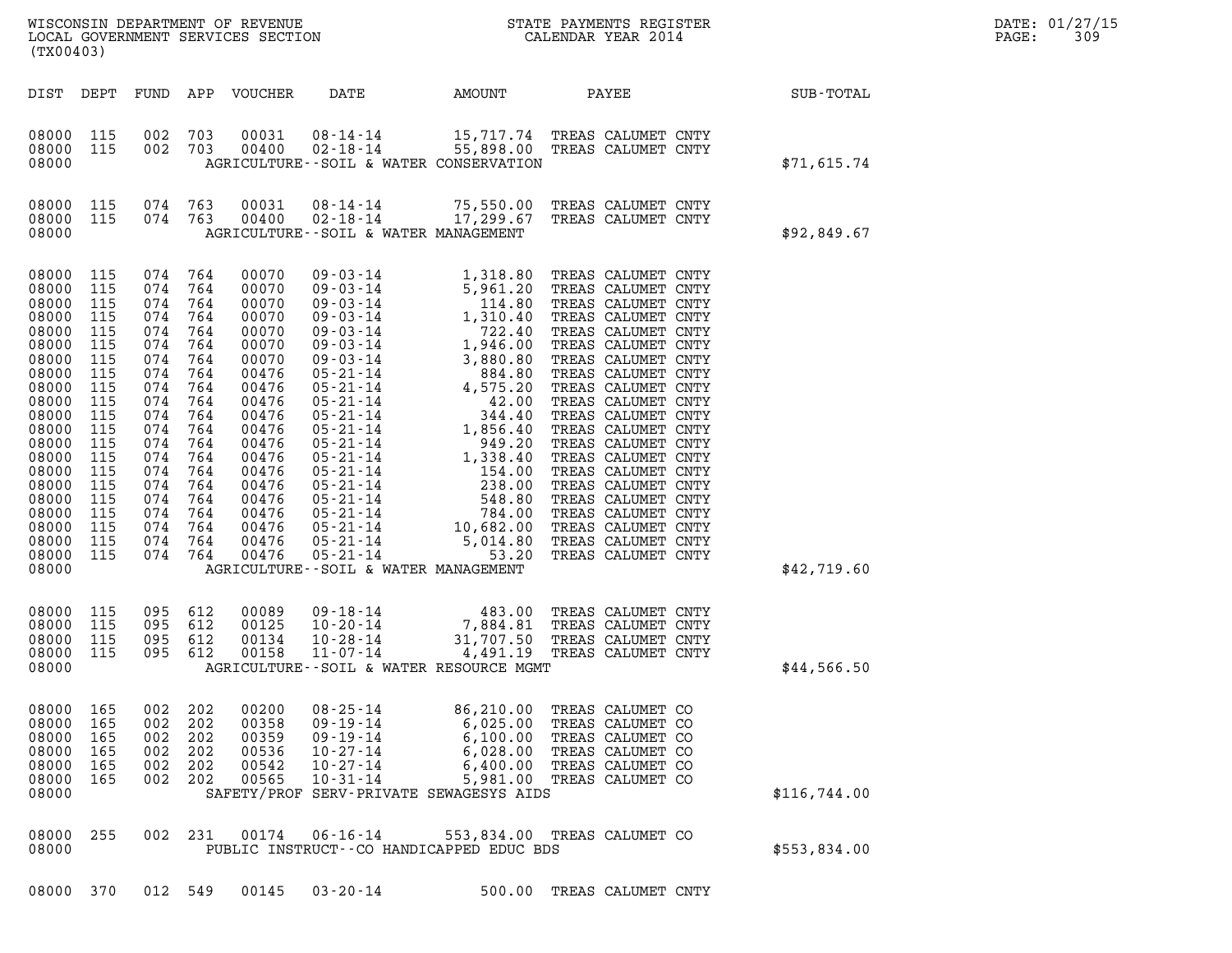| DATE: | 01/27/15 |
|-------|----------|
| PAGE: | 310      |

| (TX00403)                                                                                                |                                                                           |                                                                                      |                                                                    |                                                                                                 |                                                                                                                                                                                                    |                                                                                                                                                                                                                                                                                                   |                                                                                                                                                                                                                          |              | DATE: 01/27/15<br>$\mathtt{PAGE}$ :<br>310 |  |
|----------------------------------------------------------------------------------------------------------|---------------------------------------------------------------------------|--------------------------------------------------------------------------------------|--------------------------------------------------------------------|-------------------------------------------------------------------------------------------------|----------------------------------------------------------------------------------------------------------------------------------------------------------------------------------------------------|---------------------------------------------------------------------------------------------------------------------------------------------------------------------------------------------------------------------------------------------------------------------------------------------------|--------------------------------------------------------------------------------------------------------------------------------------------------------------------------------------------------------------------------|--------------|--------------------------------------------|--|
|                                                                                                          |                                                                           |                                                                                      |                                                                    | DIST DEPT FUND APP VOUCHER                                                                      | DATE                                                                                                                                                                                               | AMOUNT                                                                                                                                                                                                                                                                                            |                                                                                                                                                                                                                          | <b>PAYEE</b> | SUB-TOTAL                                  |  |
| 08000 370<br>08000                                                                                       |                                                                           |                                                                                      | 012 549                                                            |                                                                                                 |                                                                                                                                                                                                    | 00145  03-20-14  597.31  TREAS CALUMET CNTY<br>NAT RESOURCES--WILDLIFE DAMAGE                                                                                                                                                                                                                     |                                                                                                                                                                                                                          |              | \$1,097.31                                 |  |
| 08000                                                                                                    | 08000 370                                                                 |                                                                                      | 012 552                                                            | 00114                                                                                           |                                                                                                                                                                                                    | 09-29-14 4,747.28 TREAS CALUMET CO<br>NAT RESOURCES - - SNOWMOBILE ENFORCEMENT                                                                                                                                                                                                                    |                                                                                                                                                                                                                          |              | \$4,747.28                                 |  |
| 08000 370<br>08000<br>08000<br>08000<br>08000<br>08000<br>08000<br>08000 370<br>08000                    | 370<br>370<br>370<br>370<br>370<br>370                                    | 012 553<br>012 553<br>012 553<br>012 553<br>012 553<br>012 553<br>012 553<br>012 553 |                                                                    | 00047<br>00047<br>00083<br>00083<br>00083<br>00083<br>00145<br>00145                            |                                                                                                                                                                                                    | 10-28-14<br>10-28-14<br>10-28-14<br>01-21-14<br>60.00 TREAS CALUMET CNTY<br>01-21-14<br>3,310.21 TREAS CALUMET CNTY<br>01-21-14<br>2,982.01 TREAS CALUMET CNTY<br>01-21-14<br>299.31 TREAS CALUMET CNTY<br>03-20-14<br>872.75 TREAS CALUMET CNTY<br>03-2<br>NAT RESOURCES--WILDLIFE DAMAGE CLAIMS |                                                                                                                                                                                                                          |              | \$17,833.80                                |  |
| 08000 370<br>08000                                                                                       |                                                                           | 012 569                                                                              |                                                                    |                                                                                                 |                                                                                                                                                                                                    | 00497  09-16-14  19,746.48  TREAS CALUMET CNTY<br>NAT RESOURCES - - SNOWMOBILE TRAIL AIDS                                                                                                                                                                                                         |                                                                                                                                                                                                                          |              | \$19,746.48                                |  |
| 08000 370<br>08000 370<br>08000 370<br>08000                                                             |                                                                           | 012 575<br>012 575<br>012 575                                                        |                                                                    |                                                                                                 |                                                                                                                                                                                                    | 00129 08-07-14 16,375.00 TREAS CALUMET CNTY<br>00372 08-28-14 16,375.00 TREAS CALUMET CNTY<br>01546 02-11-14 4,144.00 TREAS CALUMET CNTY<br>NAT RESOURCES - - SNOWMOBILE TRAIL AIDS                                                                                                               |                                                                                                                                                                                                                          |              | \$36,894.00                                |  |
| 08000 370<br>08000                                                                                       |                                                                           | 012 663                                                                              |                                                                    |                                                                                                 |                                                                                                                                                                                                    | 02623  05-08-14  9,930.94  TREAS CALUMET CO<br>NAT RESOURCES--LAKES MANAGEMENT GRANTS                                                                                                                                                                                                             |                                                                                                                                                                                                                          |              | \$9,930.94                                 |  |
| 08000 370<br>08000                                                                                       |                                                                           |                                                                                      | 012 678                                                            |                                                                                                 |                                                                                                                                                                                                    | 00283 08-20-14 36,459.77 TREAS CALUMET CO<br>NAT RESOURCES--INVASIVE AQUATICE SPECIES                                                                                                                                                                                                             |                                                                                                                                                                                                                          |              | \$36,459.77                                |  |
| 08000 395<br>08000                                                                                       |                                                                           |                                                                                      | 011 168                                                            | 14008                                                                                           |                                                                                                                                                                                                    | 05-05-14 91,171.00 COUNTY OF CALUMET<br>TRANSPORTATION--ELDERLY & DISABLED                                                                                                                                                                                                                        |                                                                                                                                                                                                                          |              | \$91,171.00                                |  |
| 08000<br>08000<br>08000<br>08000<br>08000<br>08000<br>08000<br>08000<br>08000<br>08000<br>08000<br>08000 | 395<br>395<br>395<br>395<br>395<br>395<br>395<br>395<br>395<br>395<br>395 | 011<br>011<br>011<br>011<br>011<br>011<br>011<br>011<br>011<br>011<br>011 185        | 185<br>185<br>185<br>185<br>185<br>185<br>185<br>185<br>185<br>185 | 00372<br>02549<br>05861<br>09312<br>12489<br>14576<br>18824<br>22917<br>25136<br>28223<br>31169 | $01 - 13 - 14$<br>$02 - 03 - 14$<br>$03 - 10 - 14$<br>$04 - 14 - 14$<br>$05 - 19 - 14$<br>$06 - 11 - 14$<br>$07 - 23 - 14$<br>$09 - 02 - 14$<br>$09 - 24 - 14$<br>$10 - 21 - 14$<br>$11 - 17 - 14$ | 2,265.52<br>1,116.68<br>1,116.68<br>1,805.61<br>1,505.88<br>2,558.58<br>2,394.52<br>7,714.48<br>3,670.88<br>2,480.60<br>4,000.00<br>TRANSPORTATION - - HIGHWAY SAFETY - FEDERAL                                                                                                                   | TREAS CALUMET CO<br>TREAS CALUMET CO<br>TREAS CALUMET CO<br>TREAS CALUMET CO<br>TREAS CALUMET CO<br>TREAS CALUMET CO<br>TREAS CALUMET CO<br>TREAS CALUMET CO<br>TREAS CALUMET CO<br>TREAS CALUMET CO<br>TREAS CALUMET CO |              | \$30,629.43                                |  |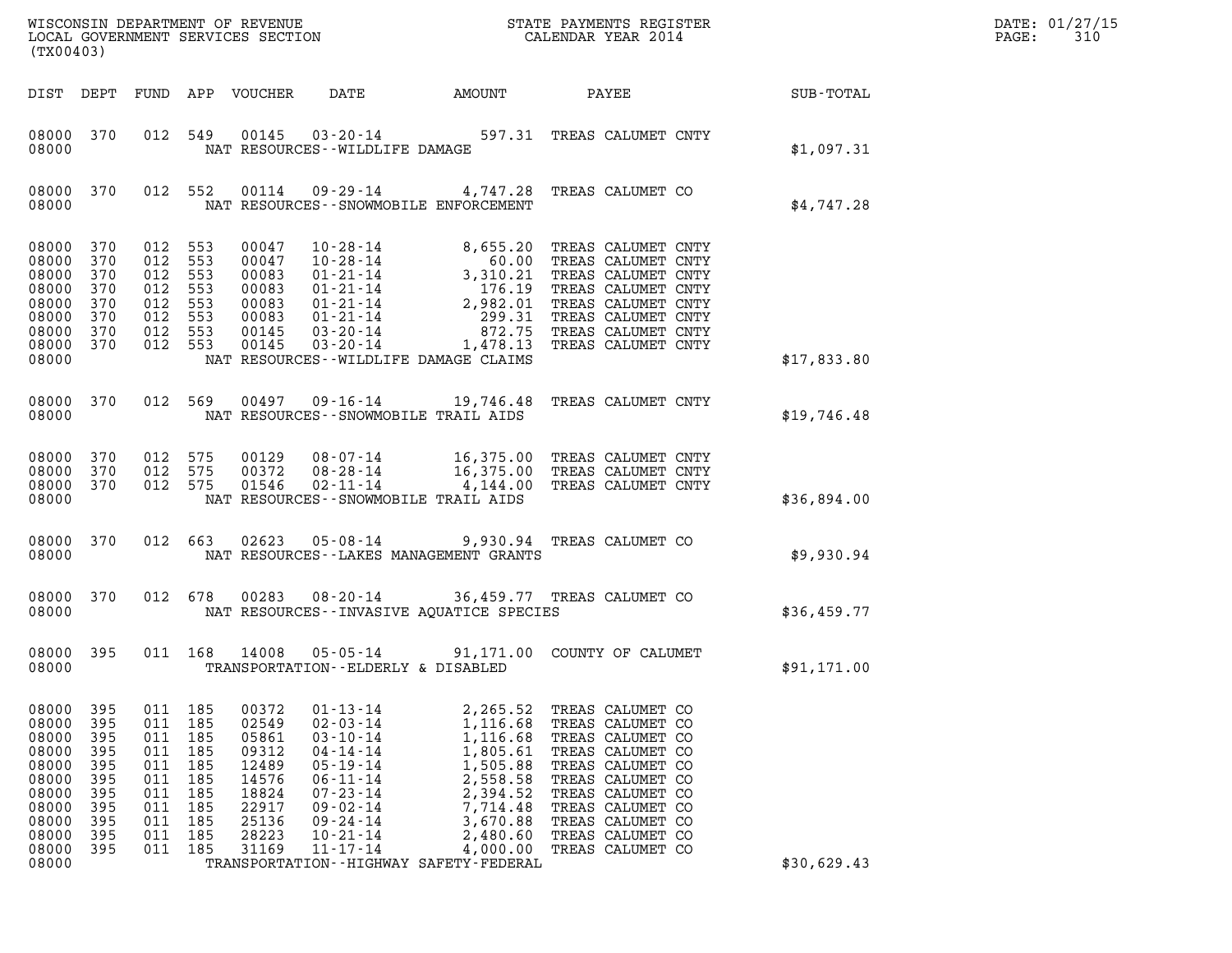| (TX00403)                                                                                                                                                                                 |                                                                                                                                                 |                                                                                                                                                 |                                                                                                                                                 | WISCONSIN DEPARTMENT OF REVENUE<br>LOCAL GOVERNMENT SERVICES SECTION                                                                                                                      |                                                                                                                                                                                                                                                                                                                                                                                  |                                                                                                                                                                                                                                                                                | STATE PAYMENTS REGISTER<br>CALENDAR YEAR 2014                                                                                                                                                                                                                                                                                                                            |                | DATE: 01/27/15<br>PAGE:<br>311 |
|-------------------------------------------------------------------------------------------------------------------------------------------------------------------------------------------|-------------------------------------------------------------------------------------------------------------------------------------------------|-------------------------------------------------------------------------------------------------------------------------------------------------|-------------------------------------------------------------------------------------------------------------------------------------------------|-------------------------------------------------------------------------------------------------------------------------------------------------------------------------------------------|----------------------------------------------------------------------------------------------------------------------------------------------------------------------------------------------------------------------------------------------------------------------------------------------------------------------------------------------------------------------------------|--------------------------------------------------------------------------------------------------------------------------------------------------------------------------------------------------------------------------------------------------------------------------------|--------------------------------------------------------------------------------------------------------------------------------------------------------------------------------------------------------------------------------------------------------------------------------------------------------------------------------------------------------------------------|----------------|--------------------------------|
| DIST DEPT                                                                                                                                                                                 |                                                                                                                                                 | FUND                                                                                                                                            | APP                                                                                                                                             | VOUCHER                                                                                                                                                                                   | DATE                                                                                                                                                                                                                                                                                                                                                                             | AMOUNT                                                                                                                                                                                                                                                                         | PAYEE                                                                                                                                                                                                                                                                                                                                                                    | SUB-TOTAL      |                                |
| 08000<br>08000<br>08000<br>08000                                                                                                                                                          | 395<br>395<br>395                                                                                                                               | 011                                                                                                                                             | 011 190<br>190<br>011 190                                                                                                                       | 02008<br>18008<br>28008                                                                                                                                                                   | $01 - 06 - 14$<br>$07 - 07 - 14$<br>$10 - 06 - 14$                                                                                                                                                                                                                                                                                                                               | 207,459.64<br>414,919.28<br>TRANSPORTATION - - GENERAL TRANSP AIDS - GTA                                                                                                                                                                                                       | COUNTY OF CALUMET<br>COUNTY OF CALUMET<br>207,459.65 COUNTY OF CALUMET                                                                                                                                                                                                                                                                                                   | \$829,838.57   |                                |
| 08000<br>08000<br>08000<br>08000                                                                                                                                                          | 395<br>395<br>395                                                                                                                               | 011<br>011                                                                                                                                      | 278<br>278<br>011 278                                                                                                                           | 19238<br>19427<br>98949                                                                                                                                                                   | 07-23-14<br>07-24-14<br>$01 - 07 - 14$                                                                                                                                                                                                                                                                                                                                           | 102,835.32<br>2,795.00<br>TRANSPORTATION - - LRIP/TRIP/MSIP GRANTS                                                                                                                                                                                                             | 2,877.63 TREAS CALUMET CO<br>TREAS CALUMET CO<br>TREAS CALUMET CO                                                                                                                                                                                                                                                                                                        | \$108,507.95   |                                |
| 08000<br>08000                                                                                                                                                                            | 410                                                                                                                                             |                                                                                                                                                 | 002 116                                                                                                                                         | 11261                                                                                                                                                                                     | $11 - 05 - 14$<br>CORRECTIONS - - LOCAL AID                                                                                                                                                                                                                                                                                                                                      |                                                                                                                                                                                                                                                                                | 16,518.52 TREAS CALUMET CO                                                                                                                                                                                                                                                                                                                                               | \$16,518.52    |                                |
| 08000<br>08000<br>08000<br>08000<br>08000<br>08000<br>08000<br>08000<br>08000<br>08000<br>08000<br>08000<br>08000<br>08000                                                                | 435<br>435<br>435<br>435<br>435<br>435<br>435<br>435<br>435<br>435<br>435<br>435<br>435                                                         | 005<br>005<br>005<br>005<br>005<br>005<br>005<br>005<br>005<br>005<br>005<br>005<br>005                                                         | 000<br>000<br>000<br>000<br>000<br>000<br>000<br>000<br>000<br>000<br>000<br>000<br>000                                                         | 90412<br>90415<br>90416<br>90417<br>90419<br>90420<br>90421<br>90500<br>90502<br>90506<br>90508<br>90509<br>90510                                                                         | $01 - 01 - 14$<br>$02 - 01 - 14$<br>$03 - 01 - 14$<br>$04 - 01 - 14$<br>$05 - 01 - 14$<br>$06 - 01 - 14$<br>$06 - 30 - 14$<br>$07 - 01 - 14$<br>$08 - 01 - 14$<br>$09 - 01 - 14$<br>10-01-14<br>$11 - 01 - 14$<br>$12 - 01 - 14$<br>HEALTH SERVICES - - STATE/FED AIDS                                                                                                           | 156,919.00<br>415,439.00<br>333,978.00<br>11,238.00<br>500,490.00<br>276,338.00<br>32,915.00<br>789,070.00<br>267,546.00<br>261,068.00<br>183,847.00<br>359,991.00<br>232,933.00                                                                                               | CALUMET CO<br>CALUMET CO<br>CALUMET CO<br>CALUMET CO<br>CALUMET CO<br>CALUMET CO<br>CALUMET CO<br>CALUMET CO<br>CALUMET CO<br>CALUMET CO<br>CALUMET CO<br>CALUMET CO<br>CALUMET CO                                                                                                                                                                                       | \$3,821,772.00 |                                |
| 08000<br>08000<br>08000<br>08000<br>08000<br>08000<br>08000<br>08000<br>08000<br>08000<br>08000<br>08000<br>08000<br>08000<br>08000<br>08000<br>08000<br>08000<br>08000<br>08000<br>08000 | 437<br>437<br>437<br>437<br>437<br>437<br>437<br>437<br>437<br>437<br>437<br>437<br>437<br>437<br>437<br>437<br>437<br>437<br>437<br>437<br>437 | 005<br>005<br>005<br>005<br>005<br>005<br>005<br>005<br>005<br>005<br>005<br>005<br>005<br>005<br>005<br>005<br>005<br>005<br>005<br>005<br>005 | 000<br>000<br>000<br>000<br>000<br>000<br>000<br>000<br>000<br>000<br>000<br>000<br>000<br>000<br>000<br>000<br>000<br>000<br>000<br>000<br>000 | 00000<br>00000<br>00000<br>00000<br>00000<br>00000<br>00000<br>00000<br>00000<br>00000<br>00000<br>00000<br>00000<br>00000<br>00000<br>00000<br>00000<br>00000<br>00000<br>00000<br>00000 | $01 - 06 - 14$<br>$01 - 30 - 14$<br>$02 - 05 - 14$<br>$02 - 10 - 14$<br>$04 - 07 - 14$<br>04-10-14<br>$04 - 30 - 14$<br>$05 - 05 - 14$<br>$06 - 05 - 14$<br>$06 - 11 - 14$<br>$07 - 07 - 14$<br>$07 - 08 - 14$<br>$07 - 30 - 14$<br>$08 - 05 - 14$<br>$08 - 29 - 14$<br>$09 - 05 - 14$<br>$10 - 06 - 14$<br>$10 - 30 - 14$<br>$11 - 03 - 14$<br>$11 - 04 - 14$<br>$11 - 05 - 14$ | 7,584.42<br>68,225.70<br>5,002.12<br>52,743.80<br>118,000.50<br>40,000.00<br>15,778.75<br>15,562.72<br>12,638.22<br>24,522.39<br>9,057.57<br>13,672.10<br>106,533.04<br>14,273.89<br>280,061.01<br>13, 137. 25<br>18,451.07<br>75,226.30<br>1,440.00<br>22,546.42<br>16,784.64 | CALUMET<br>CALUMET CHILD SUPPORT<br>CALUMET<br>CALUMET CHILD SUPPORT<br>CALUMET<br>CALUMET CHILD SUPPORT<br>CALUMET CHILD SUPPORT<br>CALUMET<br>CALUMET<br>CALUMET CHILD SUPPORT<br>CALUMET<br>CALUMET<br>CALUMET CHILD SUPPORT<br><b>CALUMET</b><br>CALUMET<br>CALUMET<br>CALUMET<br>CALUMET CHILD SUPPORT<br>CALUMET CHILD SUPPORT<br>CALUMET CHILD SUPPORT<br>CALUMET |                |                                |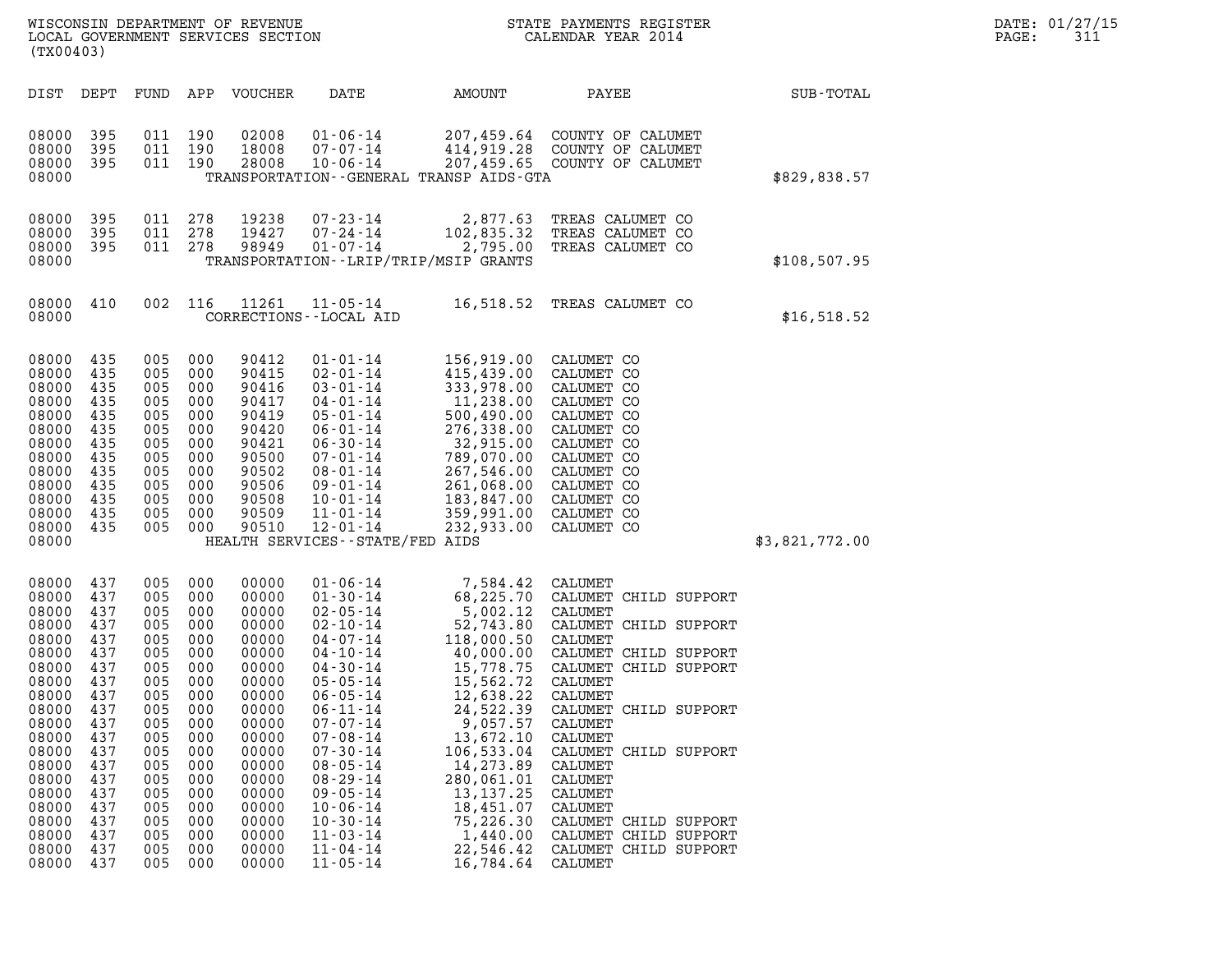| WISCONSIN DEPARTMENT OF REVENUE   | STATE PAYMENTS REGISTER | DATE: 01/27/15 |
|-----------------------------------|-------------------------|----------------|
| LOCAL GOVERNMENT SERVICES SECTION | CALENDAR YEAR 2014      | PAGE:          |

| (TX00403)                                    |                          |                          |                          |                                  |                                                                                                                | WISCONSIN DEPARTMENT OF REVENUE<br>LOCAL GOVERNMENT SERVICES SECTION THE STATE PAYMENTS REGISTER<br>(TWARAGO)                                                                                                                                                                                                                                                                              |                                                                                      | $\mathbb{R}^n$ | DATE: 01/27/15<br>PAGE: 312 |
|----------------------------------------------|--------------------------|--------------------------|--------------------------|----------------------------------|----------------------------------------------------------------------------------------------------------------|--------------------------------------------------------------------------------------------------------------------------------------------------------------------------------------------------------------------------------------------------------------------------------------------------------------------------------------------------------------------------------------------|--------------------------------------------------------------------------------------|----------------|-----------------------------|
|                                              |                          |                          |                          |                                  |                                                                                                                | DIST DEPT FUND APP VOUCHER DATE AMOUNT PAYEE TOTAL                                                                                                                                                                                                                                                                                                                                         |                                                                                      |                |                             |
| 08000 437<br>08000                           | 08000 437<br>08000 437   | 005 000<br>005 000       | 005 000                  |                                  |                                                                                                                | 00000  11-10-14  23,031.70  CALUMET CHILD SUPPORT<br>00000  11-12-14  28,248.02  CALUMET CHILD SUPPORT<br>00000  12-05-14  9,034.11  CALUMET<br>EXECUTION A STRIT STATE CALUMET CALUME AND A \$991,555.74<br>CHILDREN & FAMILIES - STATE/FEDERAL AIDS                                                                                                                                      |                                                                                      |                |                             |
| 08000                                        | 08000 455                |                          |                          |                                  |                                                                                                                | 002 221 13 07-30-14 300.00 TREAS CALUMET CNTY<br>JUSTICE -- LAW ENFORCEMENT SERVICES AID                                                                                                                                                                                                                                                                                                   |                                                                                      | \$300.00       |                             |
| 08000                                        | 08000 455                |                          |                          |                                  |                                                                                                                | 002 231 01279 02-18-14 6,240.00 TREAS CALUMET CNTY<br>JUSTICE -- LAW ENFORCEMENT TRAINING                                                                                                                                                                                                                                                                                                  |                                                                                      | \$6,240.00     |                             |
|                                              |                          |                          |                          |                                  |                                                                                                                | 08000 455 002 241 00960 01-24-14 1,610.69 TREAS CALUMET CNTY<br>08000 JUSTICE--CEASE AND OTHER FEDERAL GRANTS                                                                                                                                                                                                                                                                              |                                                                                      | \$1,610.69     |                             |
| 08000 455<br>08000 455<br>08000 455<br>08000 | 08000 455                |                          |                          |                                  |                                                                                                                | $\begin{array}{cccc} 002 & 251 & 00664 & 08\text{-}22\text{-}14 & 13,625.41 & \text{TREAS CALUMET CNTY} \\ 002 & 251 & 02058 & 03\text{-}21\text{-}14 & 2,664.76 & \text{TREAS CALUMET CNTY} \\ 002 & 251 & 02390 & 11\text{-}10\text{-}14 & 6,748.13 & \text{TREAS CALUMET CNTY} \\ 002 & 251 & 03029 & 05\text{-}20\text{-}14 & 5,456.66 &$<br>JUSTICE - - TRUANCY PROGRAM - GRANT FUNDS |                                                                                      | \$28,494.96    |                             |
| 08000                                        | 08000 455                |                          |                          |                                  |                                                                                                                | 002 532 07-22-14 21,403.76 TREAS CALUMET CO<br>JUSTICE - - VICTIM/WITNESS ASSISTANCE SERV                                                                                                                                                                                                                                                                                                  |                                                                                      | \$21,403.76    |                             |
| 08000                                        | 08000 455                |                          |                          |                                  | JUSTICE - - VICTIM/WITNESS SERVICES                                                                            | 002 539 008 03-10-14 26,606.06 TREAS CALUMET CO                                                                                                                                                                                                                                                                                                                                            |                                                                                      | \$26,606.06    |                             |
| 08000                                        | 08000 465                |                          |                          |                                  |                                                                                                                | 002 308 00122 11-20-14 9,266.00 TREAS CALUMET CO<br>MILITARY AFFAIRS-EMER MGMT-RESPONSE EOMT                                                                                                                                                                                                                                                                                               |                                                                                      | \$9,266.00     |                             |
| 08000                                        | 08000 465                |                          |                          |                                  |                                                                                                                | 002 337 01535 07-09-14 9,419.00 TREAS CALUMET CO<br>MILITARY AFFAIRS-EMERGENCY MGMT PLANNING                                                                                                                                                                                                                                                                                               |                                                                                      | \$9,419.00     |                             |
| 08000<br>08000<br>08000                      | 465<br>465               | 002<br>002               | 342<br>342               | 00971<br>01600                   | $01 - 15 - 14$<br>$07 - 11 - 14$                                                                               | 35,853.82<br>18,307.27<br>MILITARY AFFAIRS-EMERGENCY MGMT-FED FUND                                                                                                                                                                                                                                                                                                                         | TREAS CALUMET CO<br>TREAS CALUMET CO                                                 | \$54,161.09    |                             |
| 08000<br>08000<br>08000<br>08000<br>08000    | 465<br>465<br>465<br>465 | 002<br>002<br>002<br>002 | 350<br>350<br>350<br>350 | 00074<br>00367<br>00734<br>01098 | $08 - 12 - 14$<br>$10 - 31 - 14$<br>$02 - 14 - 14$<br>$05 - 15 - 14$<br>MILITARY AFFAIRS -- HOMELAND SEC GRANT | 7,257.04<br>5,680.51<br>16,448.77<br>7,463.09                                                                                                                                                                                                                                                                                                                                              | TREAS CALUMET CNTY<br>TREAS CALUMET CNTY<br>TREAS CALUMET CNTY<br>TREAS CALUMET CNTY | \$36,849.41    |                             |
| 08000 465                                    |                          | 072 364                  |                          | 00919                            | $01 - 10 - 14$                                                                                                 |                                                                                                                                                                                                                                                                                                                                                                                            | 17,200.00 TREAS CALUMET CO                                                           |                |                             |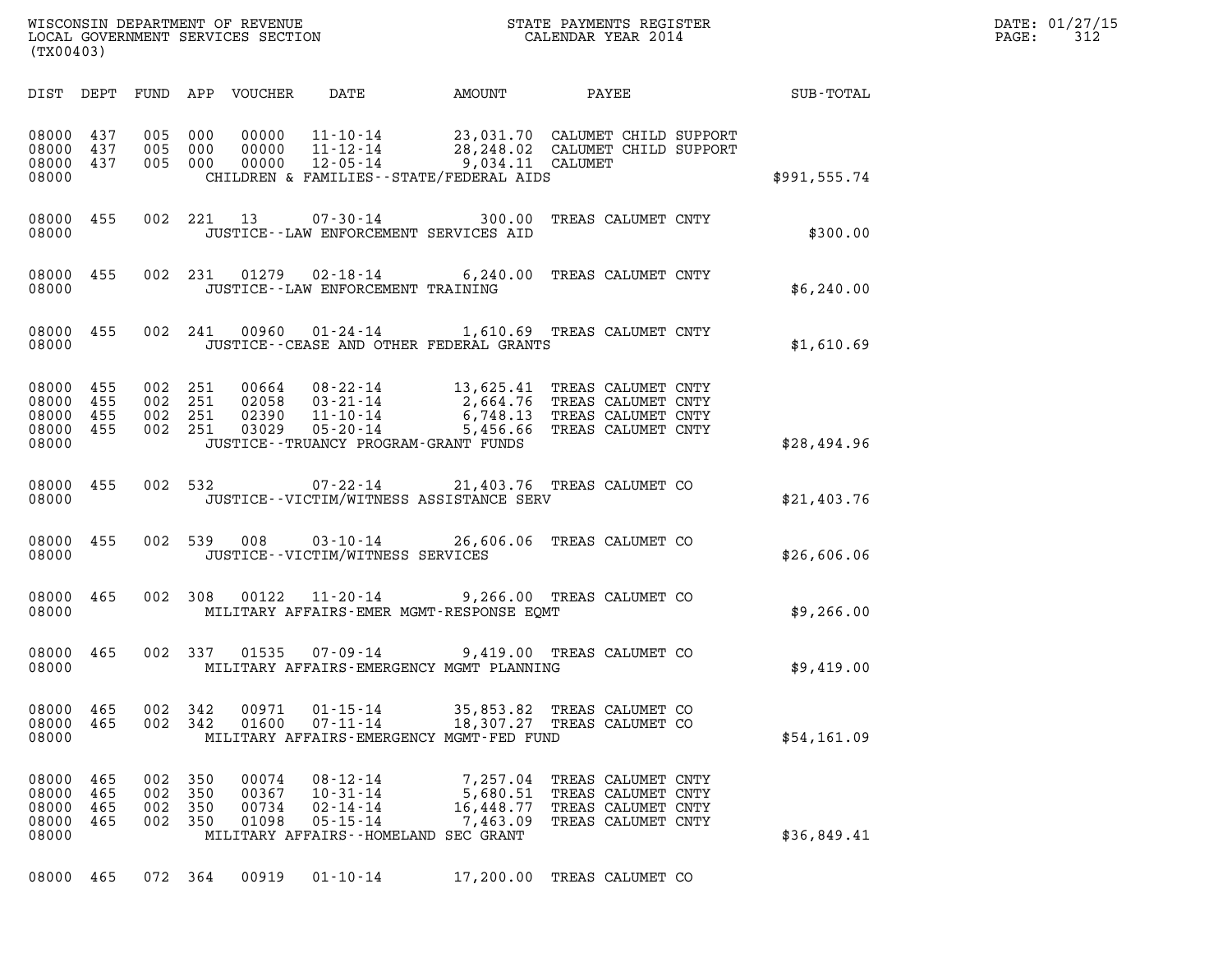| (TX00403)                                                                                                                                                                        |                                                                                                                                          |                                                                                                                                                                                                                          |                                                                                                                                                                                  |                                                                                                                                                                                                                                                                                                                                                                                          |                                                                                                                                                                                                                                                                                                                                                                                                                     |             | DATE: 01/27/15<br>PAGE:<br>313 |
|----------------------------------------------------------------------------------------------------------------------------------------------------------------------------------|------------------------------------------------------------------------------------------------------------------------------------------|--------------------------------------------------------------------------------------------------------------------------------------------------------------------------------------------------------------------------|----------------------------------------------------------------------------------------------------------------------------------------------------------------------------------|------------------------------------------------------------------------------------------------------------------------------------------------------------------------------------------------------------------------------------------------------------------------------------------------------------------------------------------------------------------------------------------|---------------------------------------------------------------------------------------------------------------------------------------------------------------------------------------------------------------------------------------------------------------------------------------------------------------------------------------------------------------------------------------------------------------------|-------------|--------------------------------|
|                                                                                                                                                                                  |                                                                                                                                          |                                                                                                                                                                                                                          |                                                                                                                                                                                  | DIST DEPT FUND APP VOUCHER DATE                                                                                                                                                                                                                                                                                                                                                          | AMOUNT PAYEE SUB-TOTAL                                                                                                                                                                                                                                                                                                                                                                                              |             |                                |
|                                                                                                                                                                                  |                                                                                                                                          |                                                                                                                                                                                                                          |                                                                                                                                                                                  | 08000 MILITARY AFFAIRS-EMER MGMT-PLANNING AID                                                                                                                                                                                                                                                                                                                                            |                                                                                                                                                                                                                                                                                                                                                                                                                     | \$17,200.00 |                                |
| 08000 485<br>08000                                                                                                                                                               |                                                                                                                                          |                                                                                                                                                                                                                          |                                                                                                                                                                                  | VETERANS AFFAIRS GRANTS                                                                                                                                                                                                                                                                                                                                                                  | 002 127 06466 06-27-14 1,150.00 TREAS CALUMET CO                                                                                                                                                                                                                                                                                                                                                                    | \$1,150.00  |                                |
| 08000                                                                                                                                                                            |                                                                                                                                          |                                                                                                                                                                                                                          |                                                                                                                                                                                  | VETERANS AFFAIRS--GRANTS TO COUNTIES                                                                                                                                                                                                                                                                                                                                                     | 08000 485 082 267 06466 06-27-14 5,175.00 TREAS CALUMET CO                                                                                                                                                                                                                                                                                                                                                          | \$5,175.00  |                                |
| 08000 485<br>08000                                                                                                                                                               |                                                                                                                                          |                                                                                                                                                                                                                          |                                                                                                                                                                                  | VETERANS AFFAIRS - - GRANTS                                                                                                                                                                                                                                                                                                                                                              | 082 280 03400 01-30-14 633.61 TREAS CALUMET CO                                                                                                                                                                                                                                                                                                                                                                      | \$633.61    |                                |
| 08000                                                                                                                                                                            |                                                                                                                                          |                                                                                                                                                                                                                          |                                                                                                                                                                                  | VETERANS AFFAIRS -- GRANTS TO COUNTIES                                                                                                                                                                                                                                                                                                                                                   | 08000 485 083 370 06466 06-27-14 5,175.00 TREAS CALUMET CO                                                                                                                                                                                                                                                                                                                                                          | \$5,175.00  |                                |
| 08000<br>08000<br>08000<br>08000<br>08000<br>08000<br>08000<br>08000<br>08000<br>08000<br>08000<br>08000<br>08000<br>08000<br>08000<br>08000<br>08000<br>08000<br>08000<br>08000 | 505<br>505<br>505<br>505<br>505<br>505<br>505<br>505<br>505<br>505<br>505<br>505<br>505<br>505<br>505<br>505<br>505<br>505<br>505<br>505 | 002 155<br>002 155<br>002 155<br>002 155<br>002 155<br>002 155<br>002 155<br>002 155<br>002 155<br>002 155<br>002 155<br>002 155<br>002 155<br>002 155<br>002 155<br>002 155<br>002 155<br>002 155<br>002 155<br>002 155 | 60000<br>60000<br>60032<br>60032<br>60109<br>60109<br>60189<br>60189<br>60345<br>60364<br>60364<br>60456<br>60456<br>60498<br>60498<br>60610<br>60643<br>60643<br>60643<br>60747 | $\begin{array}{cccc} 07\,\texttt{-}\,23\,\texttt{-}\,14 & 598\,\texttt{-}\,00 \\ 07\,\texttt{-}\,23\,\texttt{-}\,14 & 623\,\texttt{-}\,00 \\ 08\,\texttt{-}\,06\,\texttt{-}\,14 & 537\,\texttt{-}\,00 \\ 09\,\texttt{-}\,08\,\texttt{-}\,14 & 779\,\texttt{-}\,00 \\ 09\,\texttt{-}\,08\,\texttt{-}\,14 & 779\,\texttt{-}\,00 \\ 09\,\texttt{-}\,08\,\texttt{-}\,14 & 779\,\texttt{-}\,$ | 598.00 TREAS CALUMET CO<br>TREAS CALUMET CO<br>TREAS CALUMET CO<br>TREAS CALUMET CO<br>TREAS CALUMET CO<br>TREAS CALUMET CO<br>TREAS CALUMET CO<br>TREAS CALUMET CO<br>TREAS CALUMET CO<br>TREAS CALUMET CO<br>TREAS CALUMET CO<br>TREAS CALUMET CO<br>TREAS CALUMET CO<br>TREAS CALUMET CO<br>TREAS CALUMET CO<br>TREAS CALUMET CO<br>TREAS CALUMET CO<br>TREAS CALUMET CO<br>TREAS CALUMET CO<br>TREAS CALUMET CO |             |                                |

| 08000 | 505 | 002 | 155 | 60643 | $05 - 07 - 14$ | 2,468.00                             | TREAS CALUMET CO |             |
|-------|-----|-----|-----|-------|----------------|--------------------------------------|------------------|-------------|
| 08000 | 505 | 002 | 155 | 60643 | 05-07-14       | 648.00                               | TREAS CALUMET CO |             |
| 08000 | 505 | 002 | 155 | 60643 | 05-07-14       | 10,902.00                            | TREAS CALUMET CO |             |
| 08000 | 505 | 002 | 155 | 60747 | 06-24-14       | 5,713.00                             | TREAS CALUMET CO |             |
| 08000 | 505 | 002 | 155 | 60747 | 06-24-14       | 1,663.00                             | TREAS CALUMET CO |             |
| 08000 |     |     |     |       |                | DOA-HOUSING ASSISTANCE-FEDERAL FUNDS |                  | \$37,316.00 |
|       |     |     |     |       |                |                                      |                  |             |
|       |     |     |     |       |                |                                      |                  |             |
| 08000 | 505 | 035 | 371 | 60032 | 08-06-14       | 595.00                               | TREAS CALUMET CO |             |
| 08000 | 505 | 035 | 371 | 60032 | 08-06-14       | 376.00                               | TREAS CALUMET CO |             |
| 08000 | 505 | 035 | 371 | 60032 | 08-06-14       | 807.00                               | TREAS CALUMET CO |             |
| 08000 | 505 | 035 | 371 | 60109 | 09-08-14       | 306.00                               | TREAS CALUMET CO |             |
| 08000 | 505 | 035 | 371 | 60109 | 09-08-14       | 806.00                               | TREAS CALUMET CO |             |
| 08000 | 505 | 035 | 371 | 60109 | 09-08-14       | 978.00                               | TREAS CALUMET CO |             |
| 08000 | 505 | 035 | 371 | 60189 | 11-25-14       | 326.00                               | TREAS CALUMET CO |             |
| 08000 | 505 | 035 | 371 | 60189 | 11-25-14       | 957.00                               | TREAS CALUMET CO |             |
| 08000 | 505 | 035 | 371 | 60189 | 11-25-14       | 1,462.00                             | TREAS CALUMET CO |             |
| 08000 | 505 | 035 | 371 | 60345 | 12-23-14       | 220.00                               | TREAS CALUMET CO |             |
|       |     |     |     |       |                |                                      |                  |             |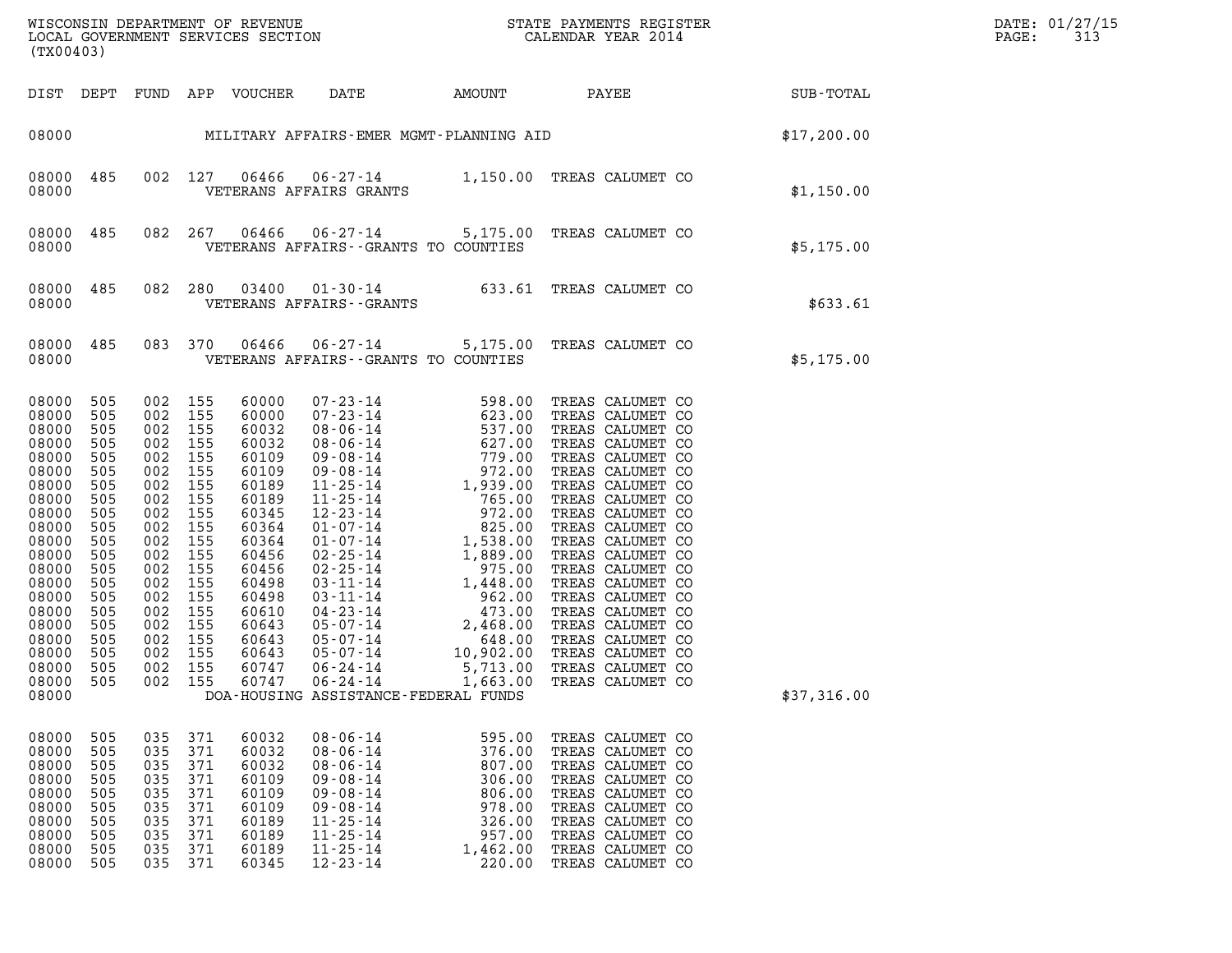| (TX00403)                                                                                                                                             |                                                                                                              |                                                                                                              |                                                                                                              |                                                                                                                                              |                                                                                                                     |                                                                                                                                                                                                                                                                                                                                  |                                                                                                  |                 |  |
|-------------------------------------------------------------------------------------------------------------------------------------------------------|--------------------------------------------------------------------------------------------------------------|--------------------------------------------------------------------------------------------------------------|--------------------------------------------------------------------------------------------------------------|----------------------------------------------------------------------------------------------------------------------------------------------|---------------------------------------------------------------------------------------------------------------------|----------------------------------------------------------------------------------------------------------------------------------------------------------------------------------------------------------------------------------------------------------------------------------------------------------------------------------|--------------------------------------------------------------------------------------------------|-----------------|--|
| DIST                                                                                                                                                  | DEPT                                                                                                         | FUND                                                                                                         | APP                                                                                                          | VOUCHER                                                                                                                                      | DATE                                                                                                                | AMOUNT                                                                                                                                                                                                                                                                                                                           | PAYEE                                                                                            | SUB-TOTAL       |  |
| 08000<br>08000<br>08000<br>08000<br>08000<br>08000<br>08000<br>08000<br>08000<br>08000<br>08000<br>08000<br>08000<br>08000<br>08000<br>08000<br>08000 | 505<br>505<br>505<br>505<br>505<br>505<br>505<br>505<br>505<br>505<br>505<br>505<br>505<br>505<br>505<br>505 | 035<br>035<br>035<br>035<br>035<br>035<br>035<br>035<br>035<br>035<br>035<br>035<br>035<br>035<br>035<br>035 | 371<br>371<br>371<br>371<br>371<br>371<br>371<br>371<br>371<br>371<br>371<br>371<br>371<br>371<br>371<br>371 | 60345<br>60345<br>60364<br>60364<br>60364<br>60456<br>60456<br>60456<br>60498<br>60498<br>60498<br>60643<br>60643<br>60747<br>60747<br>60747 | $12 - 23 - 14$<br>$12 - 23 - 14$<br>$01 - 07 - 14$<br>$01 - 07 - 14$<br>$01 - 07 - 14$<br>DOA--PUBLIC BENEFITS FUND | 587.00<br>917.00<br>321.00<br>916.00<br>916.00<br>617.00<br>490.00<br>1-07-14<br>2-25-14<br>32-25-14<br>32-25-14<br>339.00 TREAS CALUMET CO<br>3-11-14<br>339.00 TREAS CALUMET CO<br>3-11-14<br>490.00 TREAS CALUMET CO<br>05-07-14<br>2,772.00 TREAS CALUMET CO<br>05-07-14<br>1,904.00 TREAS CALUMET CO<br>06-24-14<br>1,307.0 | TREAS CALUMET CO<br>TREAS CALUMET CO<br>TREAS CALUMET CO<br>TREAS CALUMET CO<br>TREAS CALUMET CO | \$22,353.00     |  |
| 08000<br>08000<br>08000                                                                                                                               | 505<br>505                                                                                                   | 089<br>089                                                                                                   | 166<br>166                                                                                                   | 00148<br>05091                                                                                                                               | DOA--LAND INFORMATION FUND                                                                                          | 08-11-14 2,833.00 TREAS CALUMET CNTY<br>01-28-14 1,000.00 TREAS CALUMET CNTY                                                                                                                                                                                                                                                     |                                                                                                  | \$3,833.00      |  |
| 08000<br>08000<br>08000                                                                                                                               | 835<br>835                                                                                                   | 002<br>002                                                                                                   | 105<br>105                                                                                                   | 43091                                                                                                                                        | $07 - 28 - 14$<br>80194 11-17-14<br>REVENUE - - STATE SHARED REVENUES                                               |                                                                                                                                                                                                                                                                                                                                  | 130, 313.22 TREAS CALUMET CO<br>744,383.52 TREAS CALUMET CO                                      | \$874,696.74    |  |
| 08000<br>08000                                                                                                                                        | 835                                                                                                          | 002                                                                                                          | 109                                                                                                          |                                                                                                                                              | 01008  07-28-14<br>REVENUE - - EXEMPT COMPUTER AID                                                                  |                                                                                                                                                                                                                                                                                                                                  | 149,806.00 TREAS CALUMET CO                                                                      | \$149,806.00    |  |
| 08000<br>08000<br>08000                                                                                                                               | 835<br>835                                                                                                   | 002<br>002                                                                                                   | 302<br>302                                                                                                   | 10015<br>11015                                                                                                                               |                                                                                                                     | 07-28-14   4,167,928.72 TREAS CALUMET CO<br>07-28-14   945,529.20 TREAS CALUMET CO<br>REVENUE-FIRST DOLLAR/SCHOOL LEVY CREDITS                                                                                                                                                                                                   |                                                                                                  | \$5,113,457.92  |  |
| 08000<br>08000<br>08000                                                                                                                               | 835<br>835                                                                                                   | 021<br>021                                                                                                   | 363<br>363                                                                                                   | CR174<br>37296                                                                                                                               | $03 - 31 - 14$<br>$03 - 24 - 14$<br>REVENUE - - LOTTERY CREDIT -                                                    | 26.42                                                                                                                                                                                                                                                                                                                            | TREAS CALUMET CO<br>1,162,784.51 TREAS CALUMET CO                                                | \$1,162,810.93  |  |
| 08000                                                                                                                                                 |                                                                                                              |                                                                                                              |                                                                                                              |                                                                                                                                              | DISTRICT TOTAL APPROPRIATIONS                                                                                       |                                                                                                                                                                                                                                                                                                                                  |                                                                                                  | \$14,526,990.47 |  |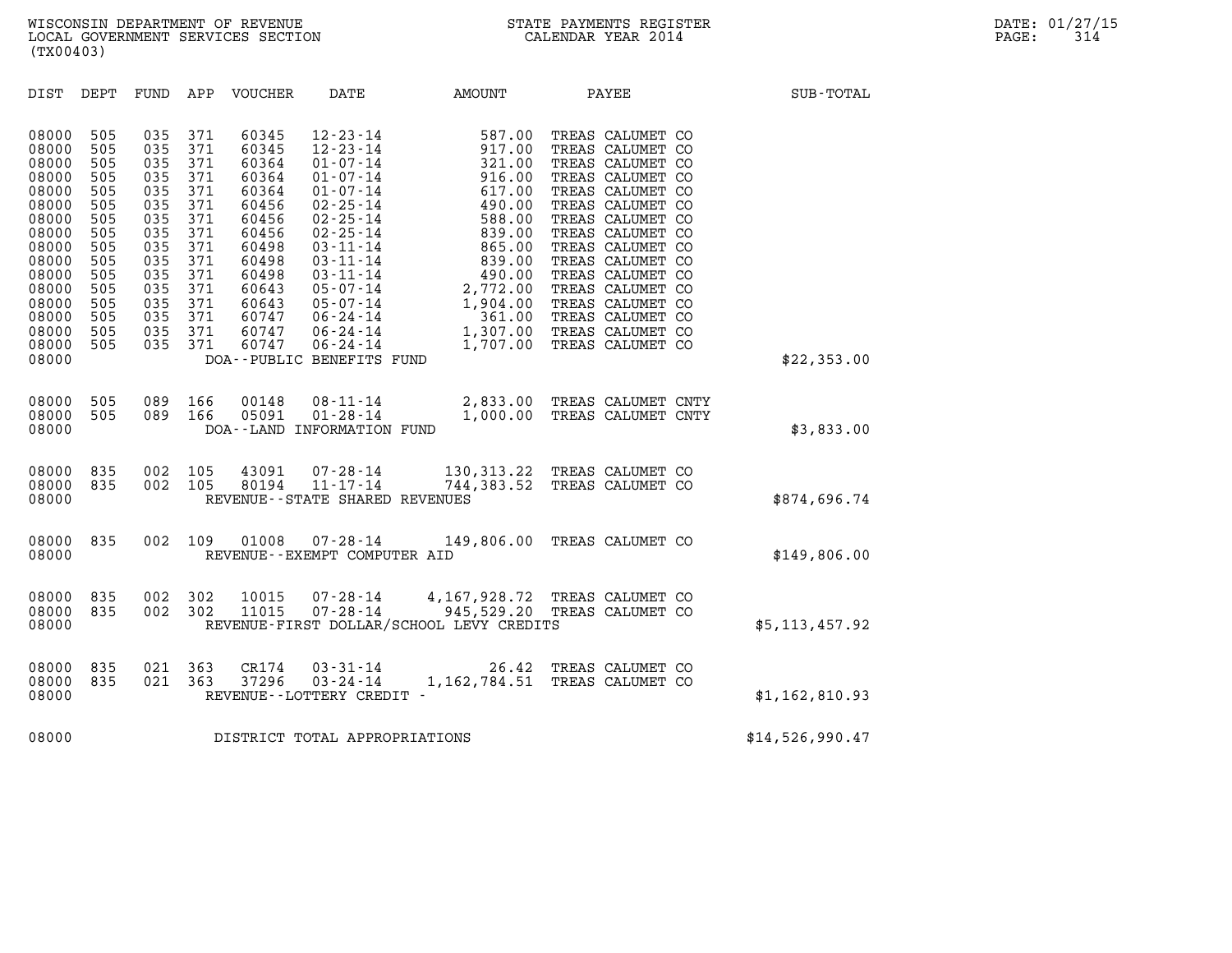|       | DATE: 01/27/15 |
|-------|----------------|
| PAGE: | 315            |

| (TX00403)                                                                                                                                                                                                                                                                                                                                    |                                          | DATE: 01/27/15<br>315<br>$\mathtt{PAGE}$ : |
|----------------------------------------------------------------------------------------------------------------------------------------------------------------------------------------------------------------------------------------------------------------------------------------------------------------------------------------------|------------------------------------------|--------------------------------------------|
| DIST DEPT FUND APP VOUCHER<br>DATE AMOUNT                                                                                                                                                                                                                                                                                                    | <b>PAYEE</b> FOR THE PAYEE<br>SUB-TOTAL  |                                            |
| 08002 165<br>002 225 00170 06-30-14 4,384.57 TREAS TN BRILLION<br>08002<br>SAFETY/PROF SERV--FIRE INSURANCE DUES                                                                                                                                                                                                                             | \$4,384.57                               |                                            |
| 08002 370<br>002 503<br>16410<br>$01 - 30 - 14$ 3,456.03<br>885.13 TREAS TN BRILLION<br>08002 370<br>002 503<br>16410<br>01-30-14                                                                                                                                                                                                            | TREAS TN BRILLION                        |                                            |
| 08002<br>NAT RESOURCES--AIDS IN LIEU OF TAXES                                                                                                                                                                                                                                                                                                | TOWN SHARE 734.74<br>\$4,341.16          |                                            |
| 08002 370<br>012 571 37265<br>06-16-14 34.40 TREAS TN BRILLION<br>NAT RESOURCES - - FOREST CROP/MFL/CO FOREST<br>08002                                                                                                                                                                                                                       | \$34.40                                  |                                            |
| 04-16-14 370.18 TREAS TN BRILLION<br>04-16-14 1,848.34 TREAS TN BRILLION<br>08002 370<br>012 579<br>19138<br>012 579<br>08002 370<br>19138<br>08002<br>NAT RESOURCES--AIDS IN LIEU OF TAXES                                                                                                                                                  | \$2,218.52                               |                                            |
| 05-23-14 4,620.87 TREAS TN BRILLION<br>08002 370<br>074 670 41289<br>08002<br>NAT RESOURCES -- RU RECYCLING GRANT                                                                                                                                                                                                                            | \$4,620.87                               |                                            |
| 05-23-14 389.32 TREAS TN BRILLION<br>08002 370<br>074 673<br>41289<br>NAT RESOURCES - - RU CONSOLIDATED GRANT<br>08002                                                                                                                                                                                                                       | \$389.32                                 |                                            |
| 04170  01-06-14  28,648.30 TOWN OF BRILLION<br>10170  04-07-14  28,648.30 TOWN OF BRILLION<br>20170  07-07-14  28,648.30 TOWN OF BRILLION<br>30170  10-06-14  28,648.31 TOWN OF BRILLION<br>08002 395<br>011 191<br>011 191<br>08002 395<br>08002 395<br>011 191<br>08002 395<br>011 191<br>08002<br>TRANSPORTATION--GENERAL TRANSP AIDS-GTA | \$114,593.21                             |                                            |
| 08002 395<br>011 278 32412<br>11-26-14 127,209.13 TREAS TN BRILLION<br>08002<br>TRANSPORTATION - - LRIP/TRIP/MSIP GRANTS                                                                                                                                                                                                                     | \$127, 209.13                            |                                            |
| 08002 505<br>002 174<br>58920 04-30-14<br>08002<br>DOA--TRANSMISSION LINE FEE DISTRIBUTION                                                                                                                                                                                                                                                   | 2,635.00 TREAS TN BRILLION<br>\$2,635.00 |                                            |
| 08002 835<br>002 105<br>43074  07-28-14  12,997.39  TREAS TN BRILLION<br>80177  11-17-14  74,433.16  TREAS TN BRILLION<br>08002 835<br>002 105<br>08002<br>REVENUE--STATE SHARED REVENUES                                                                                                                                                    | \$87,430.55                              |                                            |
| 08002 835<br>002 109 02147 07-28-14<br>08002<br>REVENUE--EXEMPT COMPUTER AID                                                                                                                                                                                                                                                                 | 45.00 TREAS TN BRILLION<br>\$45.00       |                                            |
| 08002 835<br>021 363 35984 03-24-14<br>08002<br>REVENUE--LOTTERY CREDIT -                                                                                                                                                                                                                                                                    | 3,117.92 TREAS TN BRILLION<br>\$3,117.92 |                                            |
| 08002<br>DISTRICT TOTAL APPROPRIATIONS                                                                                                                                                                                                                                                                                                       | \$351,019.65                             |                                            |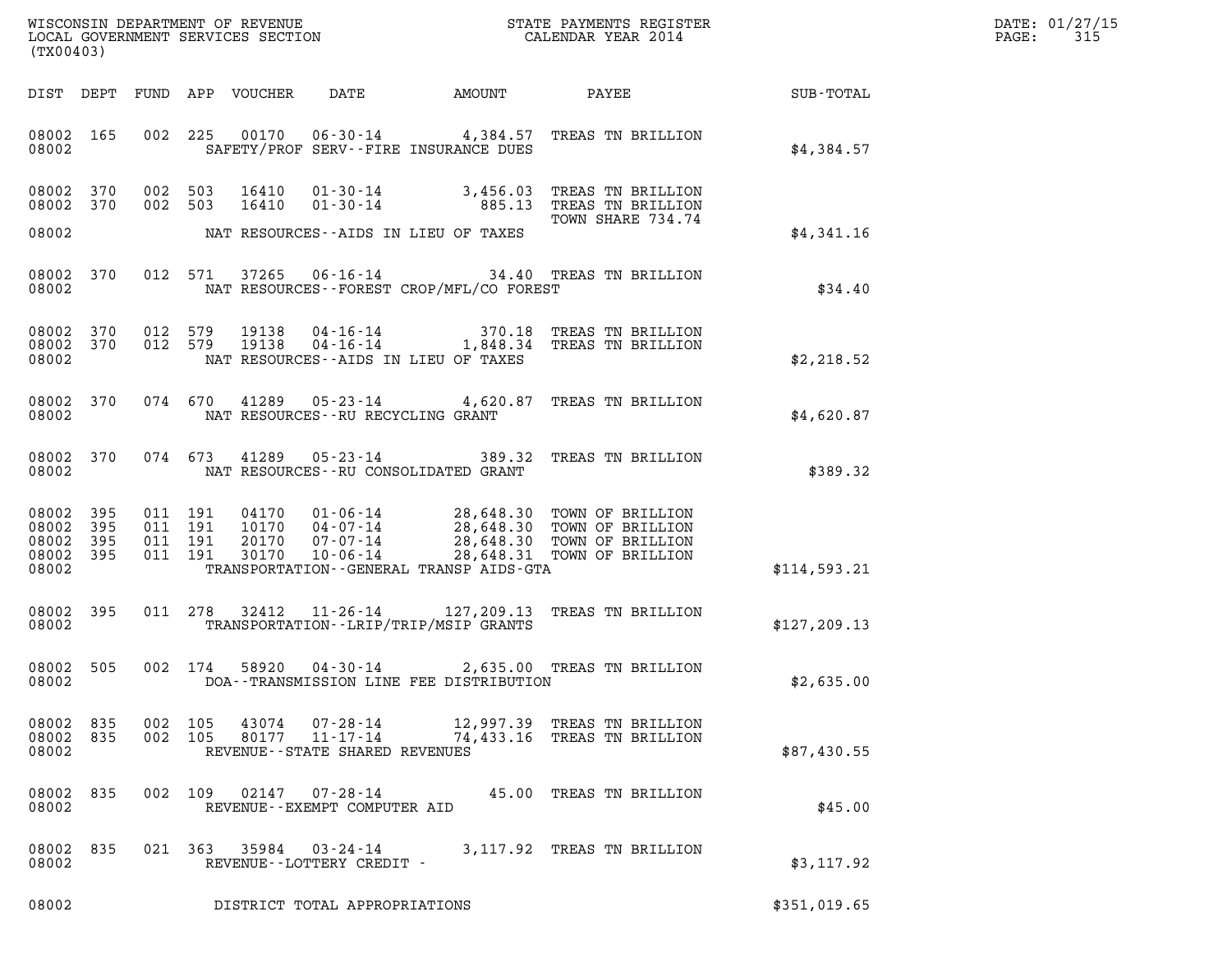| (TX00403)                       |                        |                               |         |                                 |                                             |                                             | WISCONSIN DEPARTMENT OF REVENUE<br>LOCAL GOVERNMENT SERVICES SECTION<br>(TWO0400)                                                                                                                            |              | DATE: 01/27/15<br>$\mathtt{PAGE}$ :<br>316 |
|---------------------------------|------------------------|-------------------------------|---------|---------------------------------|---------------------------------------------|---------------------------------------------|--------------------------------------------------------------------------------------------------------------------------------------------------------------------------------------------------------------|--------------|--------------------------------------------|
|                                 |                        |                               |         | DIST DEPT FUND APP VOUCHER DATE |                                             | AMOUNT                                      | PAYEE SUB-TOTAL                                                                                                                                                                                              |              |                                            |
| 08004                           | 08004 165              |                               |         |                                 |                                             | SAFETY/PROF SERV--FIRE INSURANCE DUES       | 002 225 00171 06-30-14 4,995.54 TREAS TN BROTHERTOWN                                                                                                                                                         | \$4,995.54   |                                            |
| 08004                           | 08004 370              |                               | 000 001 |                                 |                                             | NAT RESOURCES-SEVERANCE/YIELD/WITHDRAWAL    | 02DNR  09-11-14  8.90 TREAS TOWN BROTHERTOWN                                                                                                                                                                 | \$8.90       |                                            |
|                                 |                        |                               |         |                                 |                                             |                                             | 08004 370 002 503 16411 01-30-14 5,441.26 TREAS TN BROTHERTOWN<br>TOWN SHARE 650.20                                                                                                                          |              |                                            |
| 08004                           |                        |                               |         |                                 |                                             | NAT RESOURCES--AIDS IN LIEU OF TAXES        |                                                                                                                                                                                                              | \$5,441.26   |                                            |
| 08004                           | 08004 370              |                               |         |                                 |                                             | NAT RESOURCES - - FOREST CROP/MFL/CO FOREST | 012 571 37266 06-16-14 136.01 TREAS TN BROTHERTOWN                                                                                                                                                           | \$136.01     |                                            |
| 08004                           |                        |                               |         |                                 |                                             | NAT RESOURCES--RU RECYCLING GRANT           | 08004 370 074 670 41290 05-23-14 9,419.24 TREAS TN BROTHERTOWN                                                                                                                                               | \$9,419.24   |                                            |
| 08004                           |                        |                               |         |                                 |                                             | NAT RESOURCES--RU CONSOLIDATED GRANT        | 08004 370 074 673 41290 05-23-14 344.53 TREAS TN BROTHERTOWN                                                                                                                                                 | \$344.53     |                                            |
| 08004 395<br>08004 395<br>08004 | 08004 395<br>08004 395 | 011 191<br>011 191<br>011 191 | 011 191 |                                 |                                             | TRANSPORTATION--GENERAL TRANSP AIDS-GTA     | 04171   01-06-14   28,367.80 TOWN OF BROTHERTOWN<br>10171   04-07-14   28,367.80 TOWN OF BROTHERTOWN<br>20171   07-07-14   28,367.80 TOWN OF BROTHERTOWN<br>30171   10-06-14   28,367.80 TOWN OF BROTHERTOWN | \$113,471.20 |                                            |
| 08004                           | 08004 395              |                               |         |                                 |                                             | TRANSPORTATION - - LRIP/TRIP/MSIP GRANTS    | 011 278 30267 11-05-14 23,256.95 TREAS TN BROTHERTOWN                                                                                                                                                        | \$23, 256.95 |                                            |
| 08004                           | 08004 835              | 08004 835 002 105<br>002 105  |         |                                 | REVENUE--STATE SHARED REVENUES              |                                             | 43075  07-28-14  5,830.77  TREAS TN BROTHERTOWN<br>80178  11-17-14  34,686.61  TREAS TN BROTHERTOWN                                                                                                          | \$40,517.38  |                                            |
| 08004 835<br>08004              |                        | 002 109                       |         | 02148                           | 07-28-14<br>REVENUE--EXEMPT COMPUTER AID    |                                             | 94.00 TREAS TN BROTHERTOWN                                                                                                                                                                                   | \$94.00      |                                            |
| 08004<br>08004                  | 835                    |                               | 021 363 | CR044                           | $05 - 27 - 14$<br>REVENUE--LOTTERY CREDIT - |                                             | 1,087.00 TREAS TN BROTHERTOWN                                                                                                                                                                                | \$1,087.00   |                                            |
| 08004                           |                        |                               |         |                                 | DISTRICT TOTAL APPROPRIATIONS               |                                             |                                                                                                                                                                                                              | \$198,772.01 |                                            |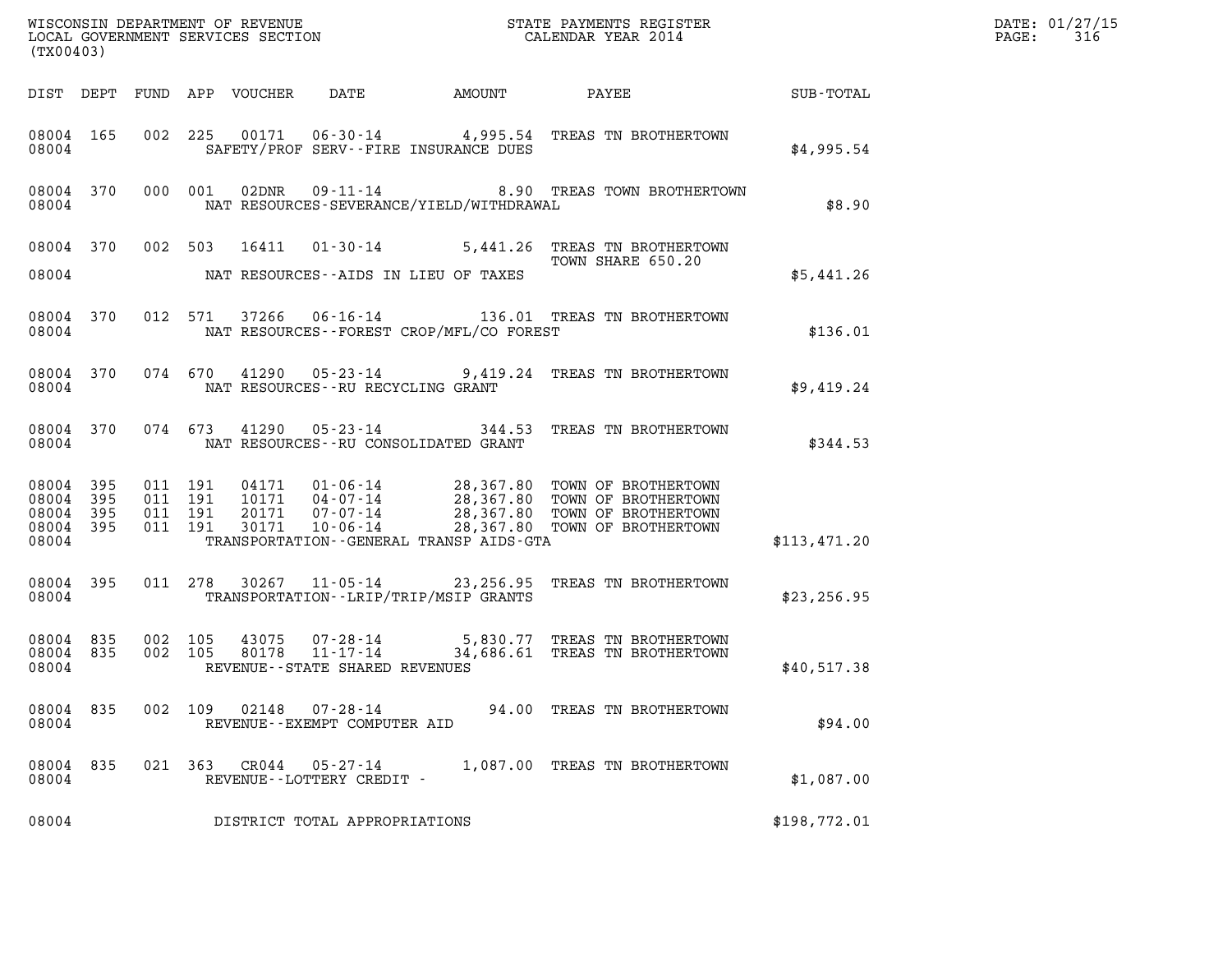|                                                           | (TX00403) |  |                                          |                                  |                                            |                                             |                                                                                                                                                    |               | DATE: 01/27/15<br>PAGE:<br>317 |
|-----------------------------------------------------------|-----------|--|------------------------------------------|----------------------------------|--------------------------------------------|---------------------------------------------|----------------------------------------------------------------------------------------------------------------------------------------------------|---------------|--------------------------------|
|                                                           |           |  |                                          | DIST DEPT FUND APP VOUCHER       | DATE                                       | AMOUNT                                      | PAYEE                                                                                                                                              | SUB-TOTAL     |                                |
| 08006 165<br>08006                                        |           |  |                                          |                                  |                                            | SAFETY/PROF SERV--FIRE INSURANCE DUES       | 002 225 00172 06-30-14 2,479.80 TREAS TN CHARLESTOWN                                                                                               | \$2,479.80    |                                |
| 08006                                                     | 08006 370 |  | 000 001                                  | 01DNR                            |                                            | NAT RESOURCES-SEVERANCE/YIELD/WITHDRAWAL    | 06-19-14 152.92 TREAS TOWN CHARLESTOWN                                                                                                             | \$152.92      |                                |
| 08006 370<br>08006 370                                    |           |  | 002 503<br>002 503                       | 16412<br>16412                   |                                            |                                             | 01-30-14 5,883.78 TREAS TN CHARLESTOWN<br>01-30-14 48,328.61 TREAS TN CHARLESTOWN<br>TOWN SHARE 6098.31                                            |               |                                |
| 08006                                                     |           |  |                                          |                                  |                                            | NAT RESOURCES--AIDS IN LIEU OF TAXES        |                                                                                                                                                    | \$54,212.39   |                                |
| 08006                                                     | 08006 370 |  | 012 571                                  | 37267                            |                                            | NAT RESOURCES - - FOREST CROP/MFL/CO FOREST | 06-16-14 226.47 TREAS TN CHARLESTOWN                                                                                                               | \$226.47      |                                |
| 08006 370<br>08006                                        | 08006 370 |  | 012 579<br>012 579                       | 19139<br>19139                   | 04-16-14<br>$04 - 16 - 14$                 | NAT RESOURCES -- AIDS IN LIEU OF TAXES      | 313.72 TREAS TN CHARLESTOWN<br>2,721.30 TREAS TN CHARLESTOWN                                                                                       | \$3,035.02    |                                |
| 08006 370<br>08006                                        |           |  | 074 670                                  | 41291                            |                                            | NAT RESOURCES - - RU RECYCLING GRANT        | 05-23-14 4,584.85 TREAS TN CHARLESTOWN                                                                                                             | \$4,584.85    |                                |
| 08006 370<br>08006                                        |           |  | 074 673                                  | 41291                            | $05 - 23 - 14$                             | NAT RESOURCES - - RU CONSOLIDATED GRANT     | 202.60 TREAS TN CHARLESTOWN                                                                                                                        | \$202.60      |                                |
| 08006 395<br>08006 395<br>08006 395<br>08006 395<br>08006 |           |  | 011 191<br>011 191<br>011 191<br>011 191 | 04172<br>10172<br>20172<br>30172 | $07 - 07 - 14$<br>$10 - 06 - 14$           | TRANSPORTATION - - GENERAL TRANSP AIDS-GTA  | 01-06-14 19,015.95 TOWN OF CHARLESTOWN<br>04-07-14 19,015.95 TOWN OF CHARLESTOWN<br>19,015.95 TOWN OF CHARLESTOWN<br>19,015.96 TOWN OF CHARLESTOWN | \$76,063.81   |                                |
| 08006 835<br>08006 835<br>08006                           |           |  | 002 105                                  | 43076                            | 07-28-14<br>REVENUE--STATE SHARED REVENUES |                                             | 5,007.98 TREAS TN CHARLESTOWN<br>002 105 80179 11-17-14 28,579.11 TREAS TN CHARLESTOWN                                                             | \$33,587.09   |                                |
| 08006 835<br>08006                                        |           |  |                                          |                                  | REVENUE--EXEMPT COMPUTER AID               |                                             | 002 109 02149 07-28-14 2.00 TREAS TN CHARLESTOWN                                                                                                   | \$2.00        |                                |
| 08006 835<br>08006                                        |           |  |                                          |                                  |                                            | DOA-PAYMENT FOR MUNICIPAL SERVICES AID      | 002 501 00001 02-03-14 173.00 TREAS TN CHARLESTOWN                                                                                                 | \$173.00      |                                |
| 08006                                                     |           |  |                                          |                                  | DISTRICT TOTAL APPROPRIATIONS              |                                             |                                                                                                                                                    | \$174, 719.95 |                                |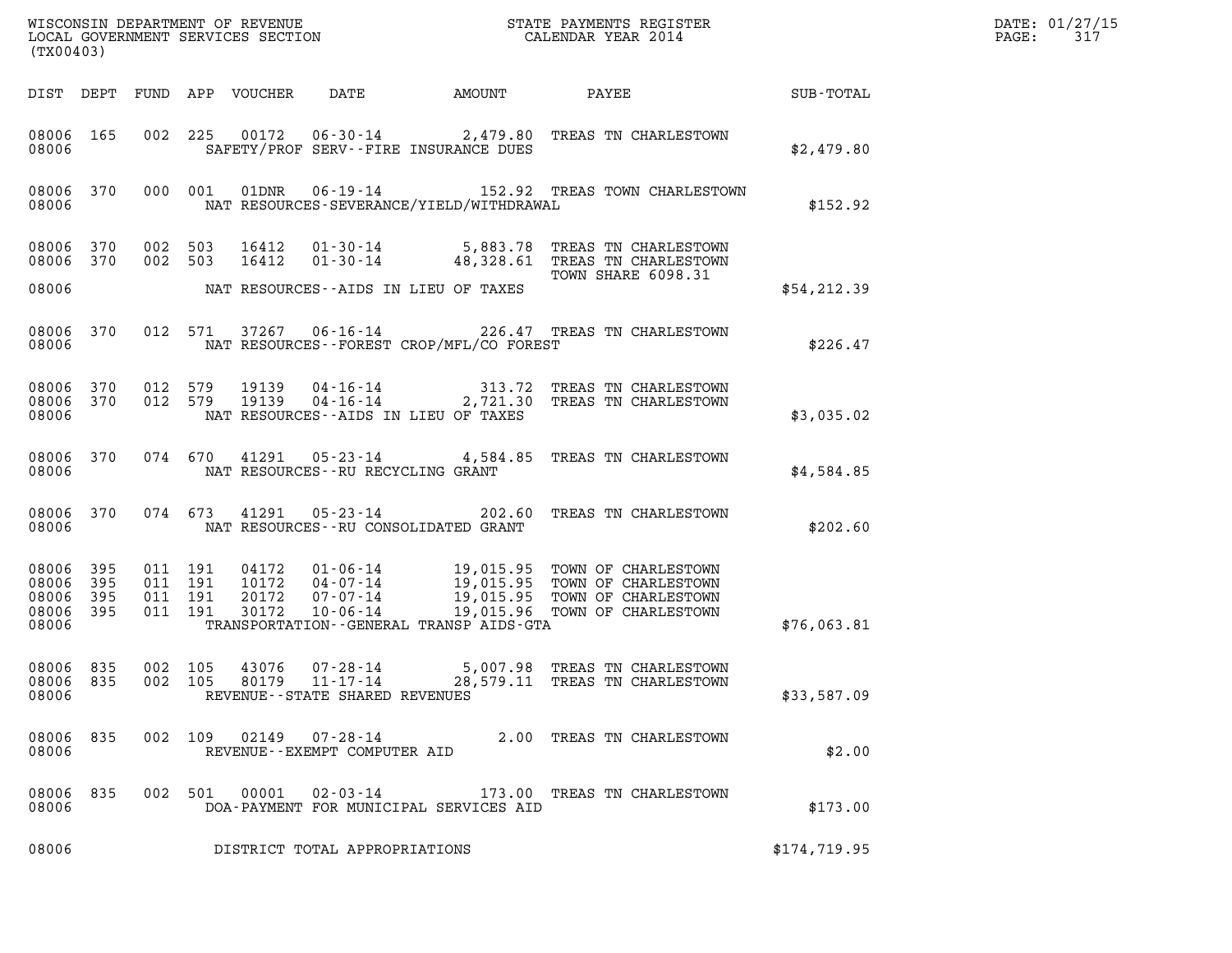| (TX00403)                                 |                          |                                  |            | WISCONSIN DEPARTMENT OF REVENUE<br>LOCAL GOVERNMENT SERVICES SECTION |                                                     | STATE PAYMENTS REGISTER                      | DATE: 01/27/15<br>PAGE:<br>318                                                                                   |              |  |
|-------------------------------------------|--------------------------|----------------------------------|------------|----------------------------------------------------------------------|-----------------------------------------------------|----------------------------------------------|------------------------------------------------------------------------------------------------------------------|--------------|--|
| DIST DEPT                                 |                          | FUND                             |            | APP VOUCHER                                                          | DATE                                                | AMOUNT                                       | PAYEE                                                                                                            | SUB-TOTAL    |  |
| 08008<br>08008                            | 165                      | 002                              | 225        |                                                                      |                                                     | SAFETY/PROF SERV--FIRE INSURANCE DUES        | 00173  06-30-14  4,366.60  TREAS TN CHILTON                                                                      | \$4,366.60   |  |
| 08008<br>08008                            | 370                      | 012                              | 571        |                                                                      |                                                     | NAT RESOURCES - - FOREST CROP/MFL/CO FOREST  | 37268  06-16-14  21.80  TREAS TN CHILTON                                                                         | \$21.80      |  |
| 08008<br>08008                            | 370                      | 074                              | 670        | 41292                                                                | $05 - 23 - 14$<br>NAT RESOURCES--RU RECYCLING GRANT | 5,150.00                                     | TREAS TN CHILTON                                                                                                 | \$5,150.00   |  |
| 08008<br>08008<br>08008<br>08008<br>08008 | 395<br>395<br>395<br>395 | 011 191<br>011<br>011<br>011 191 | 191<br>191 | 04173<br>10173<br>20173<br>30173                                     | 01-06-14<br>04-07-14<br>07-07-14<br>$10 - 06 - 14$  | TRANSPORTATION - - GENERAL TRANSP AIDS - GTA | 24,001.48 TOWN OF CHILTON<br>24,001.48 TOWN OF CHILTON<br>24,001.48 TOWN OF CHILTON<br>24,001.51 TOWN OF CHILTON | \$96,005.95  |  |
| 08008<br>08008<br>08008                   | 835<br>835               | 002<br>002                       | 105<br>105 | 80180                                                                | $11 - 17 - 14$<br>REVENUE--STATE SHARED REVENUES    | 21,292.28                                    | 3,613.18 TREAS TN CHILTON<br>TREAS TN CHILTON                                                                    | \$24,905.46  |  |
| 08008                                     |                          |                                  |            |                                                                      | DISTRICT TOTAL APPROPRIATIONS                       |                                              |                                                                                                                  | \$130,449.81 |  |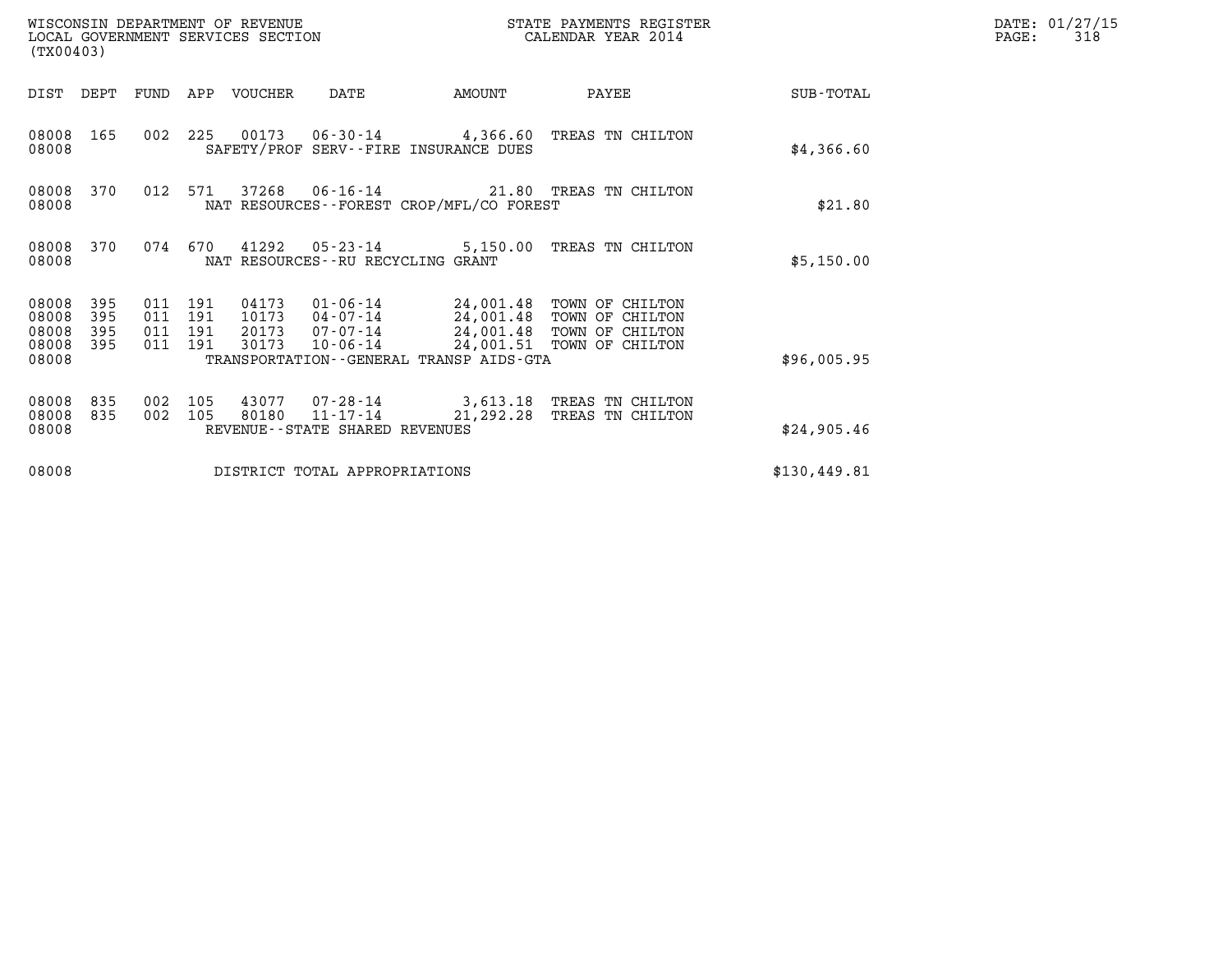|                                                   | (TX00403)  |                               |         |                            |                                                                 |  |                                                                                                                                                                                          |              | DATE: 01/27/15<br>$\mathtt{PAGE}$ :<br>319 |
|---------------------------------------------------|------------|-------------------------------|---------|----------------------------|-----------------------------------------------------------------|--|------------------------------------------------------------------------------------------------------------------------------------------------------------------------------------------|--------------|--------------------------------------------|
|                                                   |            |                               |         | DIST DEPT FUND APP VOUCHER | DATE                                                            |  | AMOUNT PAYEE SUB-TOTAL                                                                                                                                                                   |              |                                            |
| 08010 165<br>08010                                |            |                               |         |                            | SAFETY/PROF SERV--FIRE INSURANCE DUES                           |  | 002 225 00174 06-30-14 13,063.87 TREAS TN HARRISON                                                                                                                                       | \$13,063.87  |                                            |
| 08010 370<br>08010                                |            |                               | 000 001 |                            | NAT RESOURCES-SEVERANCE/YIELD/WITHDRAWAL                        |  | 01DNR  06-19-14  345.04 TREAS TOWN HARRISON                                                                                                                                              | \$345.04     |                                            |
| 08010                                             |            |                               |         |                            | NAT RESOURCES--AIDS IN LIEU OF TAXES                            |  | 08010 370 002 503 16413 01-30-14 8,172.78 TREAS TN HARRISON<br>TOWN SHARE 1022.00                                                                                                        | \$8,172.78   |                                            |
| 08010 370<br>08010                                |            |                               |         |                            | NAT RESOURCES - - FOREST CROP/MFL/CO FOREST                     |  | 012 571 37269 06-16-14 36.93 TREAS TN HARRISON                                                                                                                                           | \$36.93      |                                            |
| 08010 370<br>08010                                | 08010 370  |                               | 012 579 | 19140<br>012 579 19140     | NAT RESOURCES--AIDS IN LIEU OF TAXES                            |  | 04-16-14 319.60 TREAS TN HARRISON<br>04-16-14 730.25 TREAS TN HARRISON                                                                                                                   | \$1,049.85   |                                            |
| 08010 370<br>08010                                |            |                               |         |                            | NAT RESOURCES--RU RECYCLING GRANT                               |  | 074 670 41293 05-23-14 2,667.77 TREAS TN HARRISON                                                                                                                                        | \$2,667.77   |                                            |
| 08010 370<br>08010                                |            |                               |         |                            | NAT RESOURCES--RU CONSOLIDATED GRANT                            |  | 074 673 41293 05-23-14 329.17 TREAS TN HARRISON                                                                                                                                          | \$329.17     |                                            |
| 08010 395<br>08010<br>08010<br>08010 395<br>08010 | 395<br>395 | 011 191<br>011 191<br>011 191 | 011 191 |                            | TRANSPORTATION--GENERAL TRANSP AIDS-GTA                         |  | 04174  01-06-14  66,973.50 TOWN OF HARRISON<br>10174  04-07-14  66,973.50 TOWN OF HARRISON<br>20174  07-07-14  66,973.50 TOWN OF HARRISON<br>30174  10-06-14  66,973.51 TOWN OF HARRISON | \$267,894.01 |                                            |
| 08010 835<br>08010 835<br>08010                   |            | 002 105<br>002 105            |         | 43078                      | 07-28-14<br>80181 11-17-14<br>REVENUE - - STATE SHARED REVENUES |  | 3,134.89 TREAS TN HARRISON<br>30,129.86 TREAS TN HARRISON                                                                                                                                | \$33,264.75  |                                            |
| 08010 835<br>08010                                |            |                               |         |                            | REVENUE--EXEMPT COMPUTER AID                                    |  | 002 109 02150 07-28-14 49,082.00 TREAS TN HARRISON                                                                                                                                       | \$49,082.00  |                                            |
| 08010 835<br>08010                                |            |                               |         | 002 501 00001              | DOA-PAYMENT FOR MUNICIPAL SERVICES AID                          |  | 02-03-14 88.92 TREAS TN HARRISON                                                                                                                                                         | \$88.92      |                                            |
| 08010                                             |            |                               |         |                            | DISTRICT TOTAL APPROPRIATIONS                                   |  |                                                                                                                                                                                          | \$375,995.09 |                                            |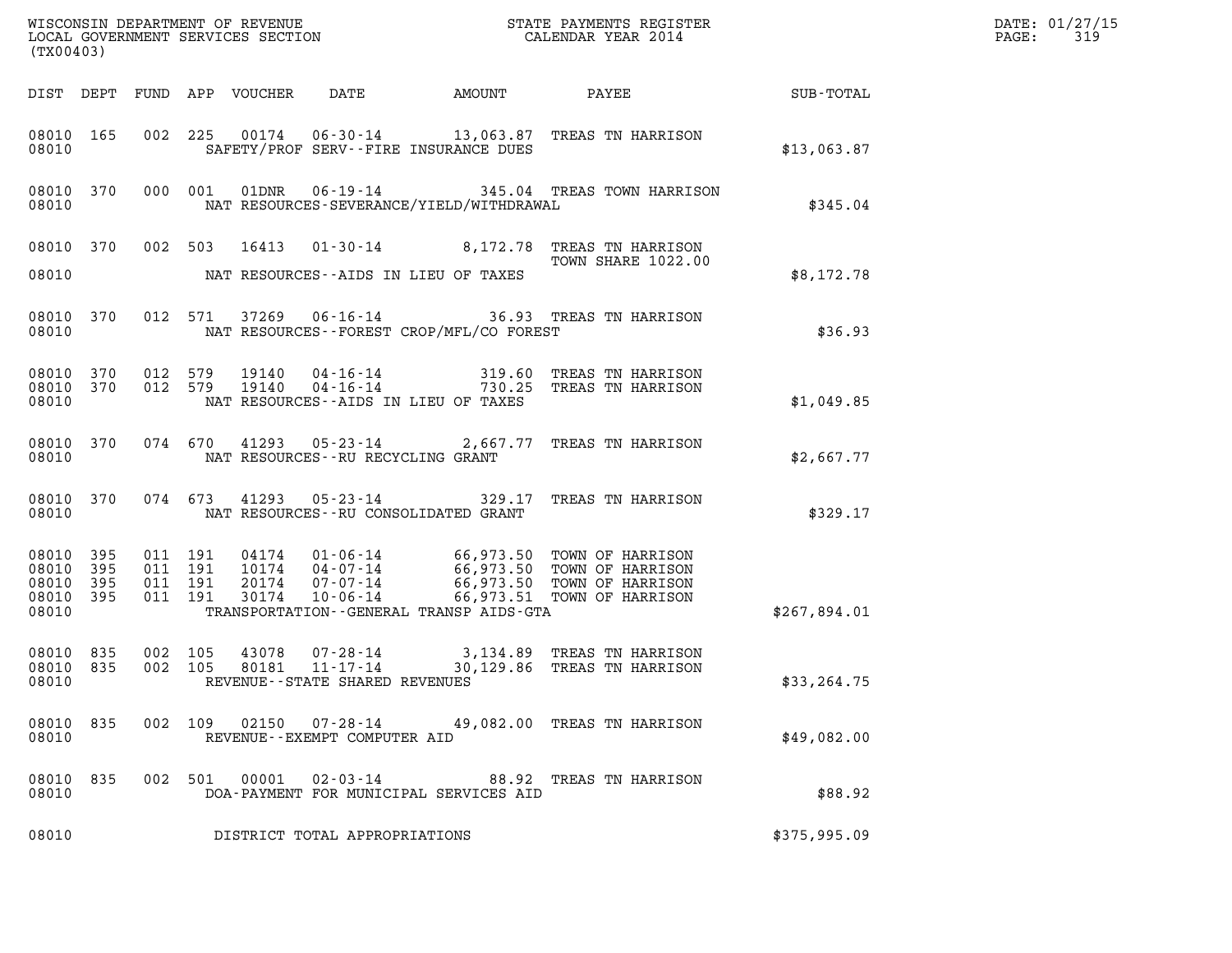| (TX00403)                                    |           |                    |                    |       |                                            |                                             | $\mathcal{L}(\mathcal{L}^{\text{max}}_{\mathcal{L}^{\text{max}}_{\mathcal{L}^{\text{max}}_{\mathcal{L}^{\text{max}}_{\mathcal{L}^{\text{max}}_{\mathcal{L}^{\text{max}}_{\mathcal{L}^{\text{max}}_{\mathcal{L}^{\text{max}}_{\mathcal{L}^{\text{max}}_{\mathcal{L}^{\text{max}}_{\mathcal{L}^{\text{max}}_{\mathcal{L}^{\text{max}}_{\mathcal{L}^{\text{max}}_{\mathcal{L}^{\text{max}}_{\mathcal{L}^{\text{max}}_{\mathcal{L}^{\text{max}}_{\mathcal{L}$ | DATE: 01/27/15<br>$\mathtt{PAGE:}$<br>320 |  |
|----------------------------------------------|-----------|--------------------|--------------------|-------|--------------------------------------------|---------------------------------------------|-----------------------------------------------------------------------------------------------------------------------------------------------------------------------------------------------------------------------------------------------------------------------------------------------------------------------------------------------------------------------------------------------------------------------------------------------------------|-------------------------------------------|--|
|                                              |           |                    |                    |       |                                            |                                             |                                                                                                                                                                                                                                                                                                                                                                                                                                                           |                                           |  |
| 08012                                        |           |                    |                    |       |                                            | SAFETY/PROF SERV--FIRE INSURANCE DUES       | 08012 165 002 225 00175 06-30-14 4,995.54 TREAS TN NEW HOLSTEIN                                                                                                                                                                                                                                                                                                                                                                                           | \$4,995.54                                |  |
|                                              |           |                    |                    |       |                                            | 08012 NAT RESOURCES--AIDS IN LIEU OF TAXES  | 08012 370 002 503 16414 01-30-14 212.64 TREAS TN NEW HOLSTEIN<br>TOWN SHARE 19.12<br>TOWN SHARE 19.12                                                                                                                                                                                                                                                                                                                                                     | \$212.64                                  |  |
|                                              |           | 08012              |                    |       |                                            | NAT RESOURCES - - FOREST CROP/MFL/CO FOREST | 08012 370 012 571 37270 06-16-14 77.47 TREAS TN NEW HOLSTEIN                                                                                                                                                                                                                                                                                                                                                                                              | \$77.47                                   |  |
| 08012                                        |           |                    |                    |       |                                            | NAT RESOURCES--AIDS IN LIEU OF TAXES        | 08012 370 012 579 19141 04-16-14 25.52 TREAS TN NEW HOLSTEIN<br>08012 370 012 579 19141 04-16-14 255.19 TREAS TN NEW HOLSTEIN                                                                                                                                                                                                                                                                                                                             | \$280.71                                  |  |
|                                              |           |                    |                    |       | 08012 NAT RESOURCES--RU RECYCLING GRANT    |                                             | 08012 370 074 670 41294 05-23-14 9,121.00 TREAS TN NEW HOLSTEIN                                                                                                                                                                                                                                                                                                                                                                                           | \$9,121.00                                |  |
|                                              |           |                    |                    |       |                                            | 08012 NAT RESOURCES--RU CONSOLIDATED GRANT  | 08012 370 074 673 41294 05-23-14 395.31 TREAS TN NEW HOLSTEIN                                                                                                                                                                                                                                                                                                                                                                                             | \$395.31                                  |  |
| 08012 395<br>08012 395<br>08012 395<br>08012 | 08012 395 | 011 191<br>011 191 | 011 191<br>011 191 |       |                                            | TRANSPORTATION--GENERAL TRANSP AIDS-GTA     | 04175  01-06-14  25,848.57  TOWN OF NEW HOLSTEIN<br>10175  04-07-14  25,848.57  TOWN OF NEW HOLSTEIN<br>20175  07-07-14  25,848.57  TOWN OF NEW HOLSTEIN<br>30175  10-06-14  25,848.57  TOWN OF NEW HOLSTEIN                                                                                                                                                                                                                                              | \$103,394.28                              |  |
| 08012 395                                    |           | 08012 2003         |                    |       |                                            | TRANSPORTATION - - LRIP/TRIP/MSIP GRANTS    | 011 278 30277 11-05-14 22,170.00 TREAS TN NEW HOLSTEIN                                                                                                                                                                                                                                                                                                                                                                                                    | \$22,170.00                               |  |
| 08012 835<br>08012 835<br>08012              |           | 002 105<br>002 105 |                    | 80182 | 11-17-14<br>REVENUE--STATE SHARED REVENUES |                                             | 43079  07-28-14   10,541.08   TREAS TN NEW HOLSTEIN<br>60,548.16 TREAS TN NEW HOLSTEIN                                                                                                                                                                                                                                                                                                                                                                    | \$71,089.24                               |  |
| 08012 835<br>08012                           |           |                    |                    |       | REVENUE--EXEMPT COMPUTER AID               |                                             | 002 109 02151 07-28-14 513.00 TREAS TN NEW HOLSTEIN                                                                                                                                                                                                                                                                                                                                                                                                       | \$513.00                                  |  |
| 08012 835<br>08012                           |           |                    |                    |       | REVENUE--LOTTERY CREDIT -                  |                                             | 021 363 35985 03-24-14 2,542.44 TREAS TN NEW HOLSTEIN                                                                                                                                                                                                                                                                                                                                                                                                     | \$2,542.44                                |  |
| 08012                                        |           |                    |                    |       | DISTRICT TOTAL APPROPRIATIONS              |                                             |                                                                                                                                                                                                                                                                                                                                                                                                                                                           | \$214,791.63                              |  |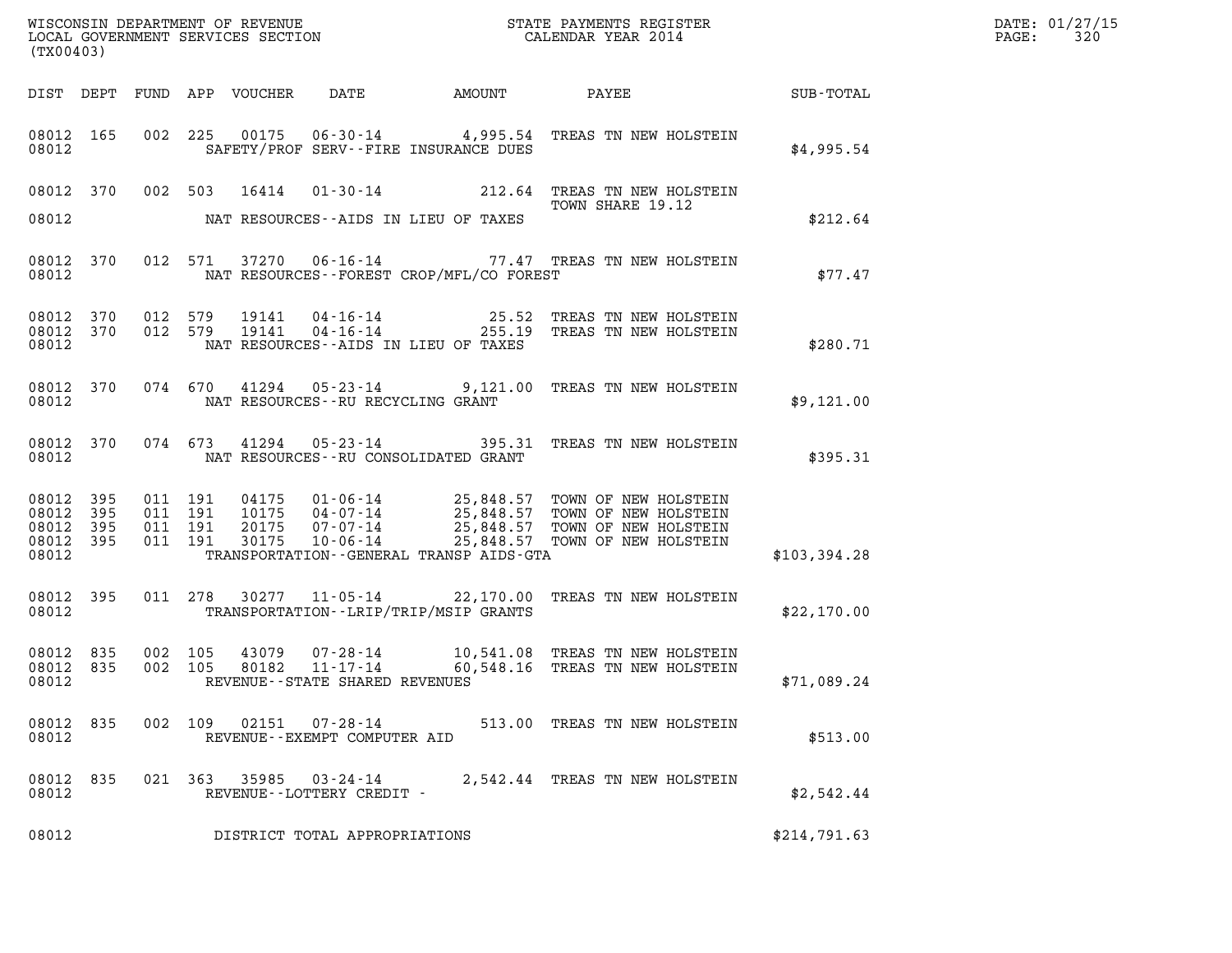| $\mathtt{DATE}$ : | 01/27/15 |
|-------------------|----------|
| PAGE:             | 321      |

| (TX00403)                                                 |           |                                          |                            |                                                                    |                                            |                                                                                                                                                    |              | DATE: 01/27/15<br>$\mathtt{PAGE}$ :<br>321 |
|-----------------------------------------------------------|-----------|------------------------------------------|----------------------------|--------------------------------------------------------------------|--------------------------------------------|----------------------------------------------------------------------------------------------------------------------------------------------------|--------------|--------------------------------------------|
|                                                           |           |                                          | DIST DEPT FUND APP VOUCHER | DATE                                                               | AMOUNT                                     | PAYEE                                                                                                                                              | SUB-TOTAL    |                                            |
| 08014 165<br>08014                                        |           |                                          |                            |                                                                    | SAFETY/PROF SERV--FIRE INSURANCE DUES      | 002 225 00176 06-30-14 2,964.98 TREAS TN RANTOUL                                                                                                   | \$2,964.98   |                                            |
| 08014 370<br>08014 370                                    |           | 002 503<br>002 503                       | 16415<br>16415             |                                                                    |                                            | 01-30-14 246.94 TREAS TN RANTOUL<br>01-30-14 7,882.36 TREAS TN RANTOUL<br>TOWN SHARE 1360.81                                                       |              |                                            |
| 08014                                                     |           |                                          |                            |                                                                    | NAT RESOURCES--AIDS IN LIEU OF TAXES       |                                                                                                                                                    | \$8,129.30   |                                            |
| 08014                                                     | 08014 370 |                                          |                            |                                                                    | NAT RESOURCES--FOREST CROP/MFL/CO FOREST   | 012 571 37271 06-16-14 23.80 TREAS TN RANTOUL                                                                                                      | \$23.80      |                                            |
| 08014 370<br>08014 370<br>08014                           |           | 012 579<br>012 579                       | 19142<br>19142             | 04-16-14<br>$04 - 16 - 14$                                         | NAT RESOURCES--AIDS IN LIEU OF TAXES       | 235.47 TREAS TN RANTOUL<br>2,001.43 TREAS TN RANTOUL                                                                                               | \$2,236.90   |                                            |
| 08014 370<br>08014                                        |           | 074 670                                  |                            | NAT RESOURCES - - RU RECYCLING GRANT                               |                                            | 41295  05-23-14  4,271.07  TREAS TN RANTOUL                                                                                                        | \$4,271.07   |                                            |
| 08014 370<br>08014                                        |           | 074 673                                  | 41295                      | $05 - 23 - 14$                                                     | NAT RESOURCES - - RU CONSOLIDATED GRANT    | 206.77 TREAS TN RANTOUL                                                                                                                            | \$206.77     |                                            |
| 08014 395<br>08014 395<br>08014 395<br>08014 395<br>08014 |           | 011 191<br>011 191<br>011 191<br>011 191 | 20176<br>30176             | 07-07-14<br>$10 - 06 - 14$                                         | TRANSPORTATION - - GENERAL TRANSP AIDS-GTA | 04176  01-06-14  24,102.04 TOWN OF RANTOUL<br>10176  04-07-14  24,102.04 TOWN OF RANTOUL<br>24,102.04 TOWN OF RANTOUL<br>24,102.06 TOWN OF RANTOUL | \$96,408.18  |                                            |
| 08014 835<br>08014 835<br>08014                           |           | 002 105<br>002 105                       | 43080<br>80183             | $07 - 28 - 14$<br>$11 - 17 - 14$<br>REVENUE--STATE SHARED REVENUES |                                            | 6,842.94 TREAS TN RANTOUL<br>38,777.03 TREAS TN RANTOUL                                                                                            | \$45,619.97  |                                            |
| 08014 835<br>08014                                        |           | 002 109                                  |                            | $02152$ $07 - 28 - 14$<br>REVENUE--EXEMPT COMPUTER AID             |                                            | 67.00 TREAS TN RANTOUL                                                                                                                             | \$67.00      |                                            |
| 08014 835<br>08014                                        |           | 002 501                                  | 00001                      | $02 - 03 - 14$                                                     | DOA-PAYMENT FOR MUNICIPAL SERVICES AID     | 67.01 TREAS TN RANTOUL                                                                                                                             | \$67.01      |                                            |
| 08014                                                     |           |                                          |                            | DISTRICT TOTAL APPROPRIATIONS                                      |                                            |                                                                                                                                                    | \$159,994.98 |                                            |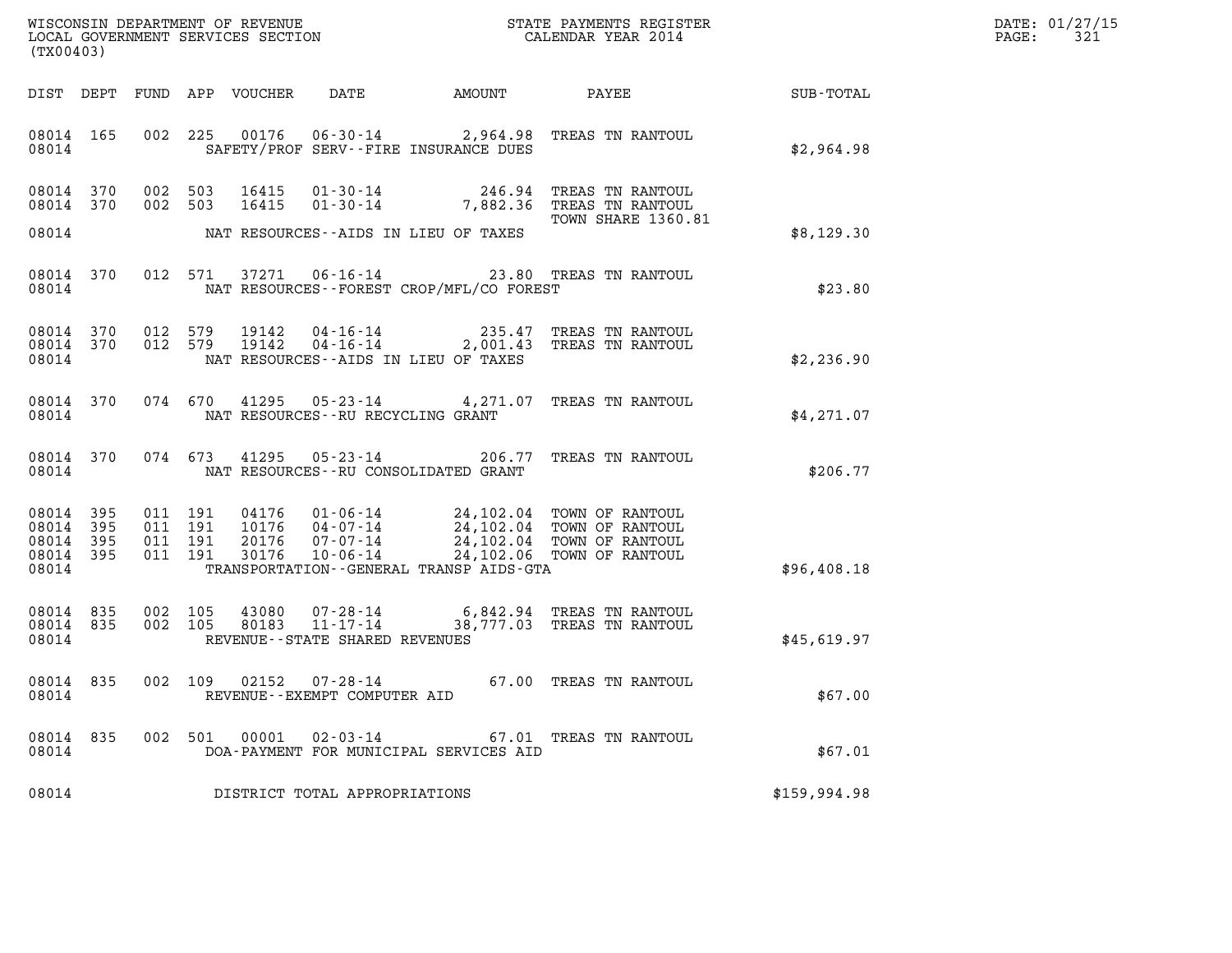| (TX00403)                                             |                        |         |                                          |       |                                                        |                                             | $\tt WISCONSIM DEPARTMENT OF REVENUE$ $\tt WISCONSIMENT$ SERVICES SECTION $\tt WISCONERNMENT$ SERVICES SECTION $\tt CALENDAR$ YEAR 2014                                                                                                   |              | DATE: 01/27/15<br>$\mathtt{PAGE:}$<br>322 |
|-------------------------------------------------------|------------------------|---------|------------------------------------------|-------|--------------------------------------------------------|---------------------------------------------|-------------------------------------------------------------------------------------------------------------------------------------------------------------------------------------------------------------------------------------------|--------------|-------------------------------------------|
|                                                       |                        |         |                                          |       |                                                        |                                             | DIST DEPT FUND APP VOUCHER DATE AMOUNT PAYEE                                                                                                                                                                                              | SUB-TOTAL    |                                           |
| 08016 165<br>08016                                    |                        |         | 002 225                                  |       |                                                        | SAFETY/PROF SERV--FIRE INSURANCE DUES       | 00177  06-30-14  5,588.53  TREAS TN STOCKBRIDGE                                                                                                                                                                                           | \$5,588.53   |                                           |
| 08016                                                 | 08016 370              |         | 000 001                                  | 01DNR |                                                        | NAT RESOURCES-SEVERANCE/YIELD/WITHDRAWAL    | 06-19-14 9.09 TREAS TOWN STOCKBRIDGE                                                                                                                                                                                                      | \$9.09       |                                           |
| 08016 370                                             |                        |         |                                          |       |                                                        |                                             | 002 503 16416 01-30-14 3,382.40 TREAS TN STOCKBRIDGE<br>TOWN SHARE 293.81                                                                                                                                                                 |              |                                           |
| 08016                                                 |                        |         |                                          |       |                                                        | NAT RESOURCES--AIDS IN LIEU OF TAXES        |                                                                                                                                                                                                                                           | \$3,382.40   |                                           |
| 08016 370<br>08016                                    |                        |         | 012 571                                  | 37272 |                                                        | NAT RESOURCES - - FOREST CROP/MFL/CO FOREST | 06-16-14 106.97 TREAS TN STOCKBRIDGE                                                                                                                                                                                                      | \$106.97     |                                           |
| 08016                                                 | 08016 370              |         | 074 670                                  |       | NAT RESOURCES--RU RECYCLING GRANT                      |                                             | 41296 05-23-14 9,536.60 TREAS TN STOCKBRIDGE                                                                                                                                                                                              | \$9,536.60   |                                           |
| 08016                                                 | 08016 370              |         |                                          |       |                                                        | NAT RESOURCES--RU CONSOLIDATED GRANT        | 074 673 41296 05-23-14 383.33 TREAS TN STOCKBRIDGE                                                                                                                                                                                        | \$383.33     |                                           |
| 08016 395<br>08016<br>08016 395<br>08016 395<br>08016 | 395                    |         | 011 191<br>011 191<br>011 191<br>011 191 |       |                                                        | TRANSPORTATION--GENERAL TRANSP AIDS-GTA     | 04177  01-06-14  31,162.24  TOWN OF STOCKBRIDGE<br>10177  04-07-14  31,162.24  TOWN OF STOCKBRIDGE<br>20177  07-07-14  31,162.24  TOWN OF STOCKBRIDGE<br>30177  10-06-14  31,162.24  TOWN OF STOCKBRIDGE<br>31,162.24 TOWN OF STOCKBRIDGE | \$124,648.96 |                                           |
|                                                       |                        |         |                                          |       |                                                        |                                             |                                                                                                                                                                                                                                           |              |                                           |
| 08016                                                 | 08016 395              |         |                                          |       |                                                        | TRANSPORTATION - - LRIP/TRIP/MSIP GRANTS    | 011 278 30269 11-05-14 30,413.83 TREAS TN STOCKBRIDGE                                                                                                                                                                                     | \$30,413.83  |                                           |
| 08016                                                 | 08016 835<br>08016 835 | 002 105 | 002 105                                  |       | 80184 11-17-14<br>REVENUE - - STATE SHARED REVENUES    |                                             | 43081  07-28-14  3,727.04 TREAS TN STOCKBRIDGE<br>21,132.16 TREAS TN STOCKBRIDGE                                                                                                                                                          | \$24,859.20  |                                           |
| 08016                                                 | 08016 835              |         |                                          |       | 002 109 02153 07-28-14<br>REVENUE--EXEMPT COMPUTER AID |                                             | 22.00 TREAS TN STOCKBRIDGE                                                                                                                                                                                                                | \$22.00      |                                           |
| 08016                                                 |                        |         |                                          |       | DISTRICT TOTAL APPROPRIATIONS                          |                                             |                                                                                                                                                                                                                                           | \$198,950.91 |                                           |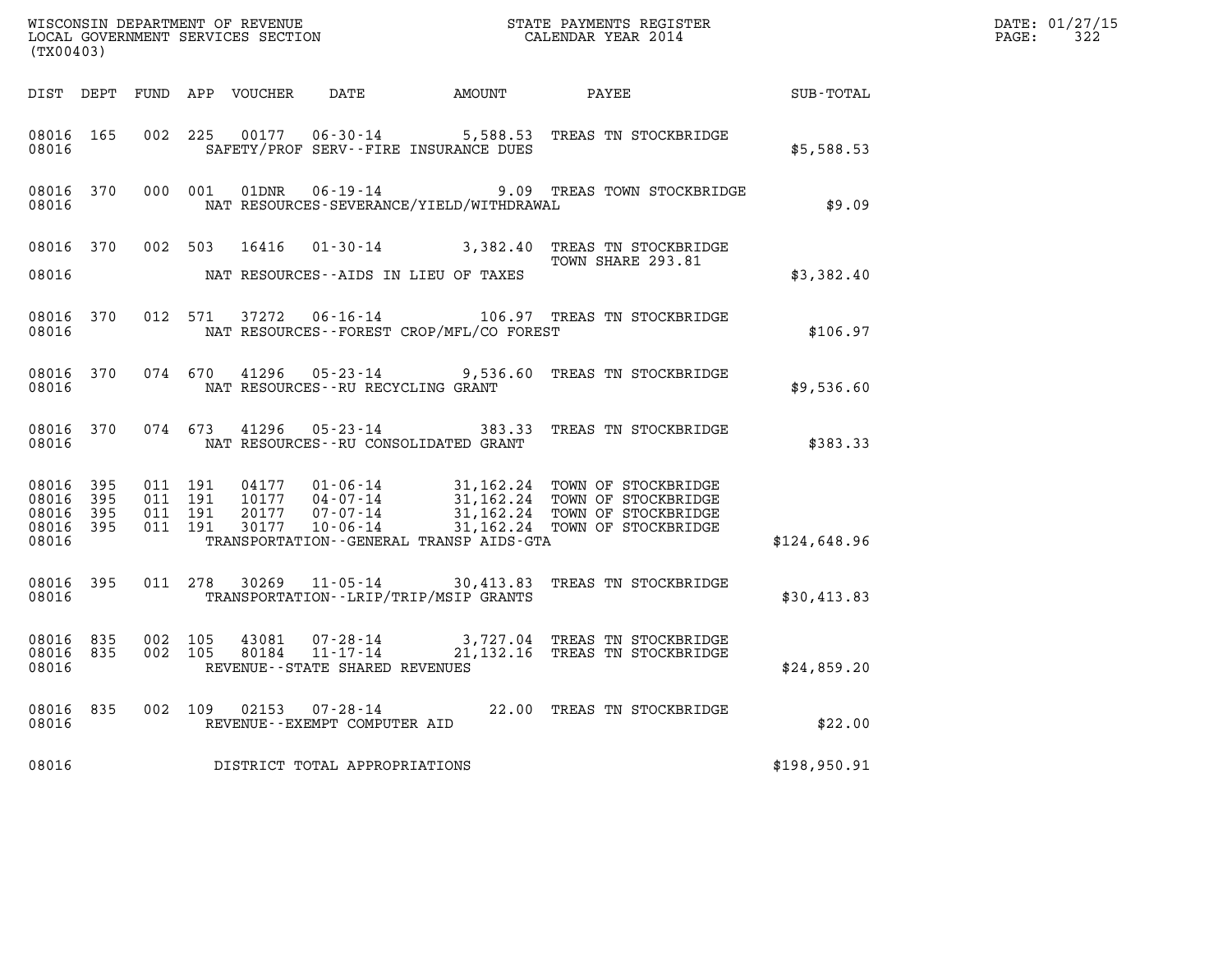| WISCONSIN DEPARTMENT OF REVENUE<br>LOCAL GOVERNMENT SERVICES SECTION<br>STATE PAYMENTS REGISTER<br>CALENDAR YEAR 2014<br>(TX00403) |            |                                          |  |                            |                                   |                                          |                                                                                               |              | DATE: 01/27/15<br>$\mathtt{PAGE:}$<br>323 |
|------------------------------------------------------------------------------------------------------------------------------------|------------|------------------------------------------|--|----------------------------|-----------------------------------|------------------------------------------|-----------------------------------------------------------------------------------------------|--------------|-------------------------------------------|
|                                                                                                                                    |            |                                          |  | DIST DEPT FUND APP VOUCHER | DATE                              |                                          |                                                                                               |              |                                           |
| 08018 165<br>08018                                                                                                                 |            | 002 225                                  |  |                            |                                   | SAFETY/PROF SERV--FIRE INSURANCE DUES    | 00178  06-30-14  3,090.76  TREAS TN WOODVILLE                                                 | \$3,090.76   |                                           |
| 08018 370<br>08018                                                                                                                 |            |                                          |  |                            | 012 571 37273 06-16-14            | NAT RESOURCES--FOREST CROP/MFL/CO FOREST | 54.19 TREAS TN WOODVILLE                                                                      | \$54.19      |                                           |
| 08018 370<br>08018                                                                                                                 |            |                                          |  |                            |                                   | NAT RESOURCES -- RU RECYCLING GRANT      | 074 670 41297 05-23-14 789.16 TREAS TN WOODVILLE                                              | \$789.16     |                                           |
| 08018 370<br>08018                                                                                                                 |            |                                          |  |                            |                                   | NAT RESOURCES -- RU CONSOLIDATED GRANT   | 074 673 41297 05-23-14 253.91 TREAS TN WOODVILLE                                              | \$253.91     |                                           |
| 08018 395<br>08018<br>08018<br>08018 395<br>08018                                                                                  | 395<br>395 | 011 191<br>011 191<br>011 191<br>011 191 |  |                            |                                   | TRANSPORTATION--GENERAL TRANSP AIDS-GTA  |                                                                                               | \$99,096.77  |                                           |
| 08018 395<br>08018                                                                                                                 |            |                                          |  |                            |                                   | TRANSPORTATION--LRIP/TRIP/MSIP GRANTS    | 011 278 24234 09-12-14 23,256.96 TREAS TN WOODVILLE                                           | \$23, 256.96 |                                           |
| 08018 835<br>08018 835<br>08018                                                                                                    |            | 002 105<br>002 105                       |  |                            | REVENUE - - STATE SHARED REVENUES |                                          | 43082  07-28-14  7,535.74 TREAS TN WOODVILLE<br>80185  11-17-14  43,670.48 TREAS TN WOODVILLE | \$51,206.22  |                                           |
| 08018 835<br>08018                                                                                                                 |            |                                          |  |                            | REVENUE--EXEMPT COMPUTER AID      |                                          | 002 109 02154 07-28-14 70.00 TREAS TN WOODVILLE                                               | \$70.00      |                                           |
| 08018                                                                                                                              |            |                                          |  |                            | DISTRICT TOTAL APPROPRIATIONS     |                                          |                                                                                               | \$177,817.97 |                                           |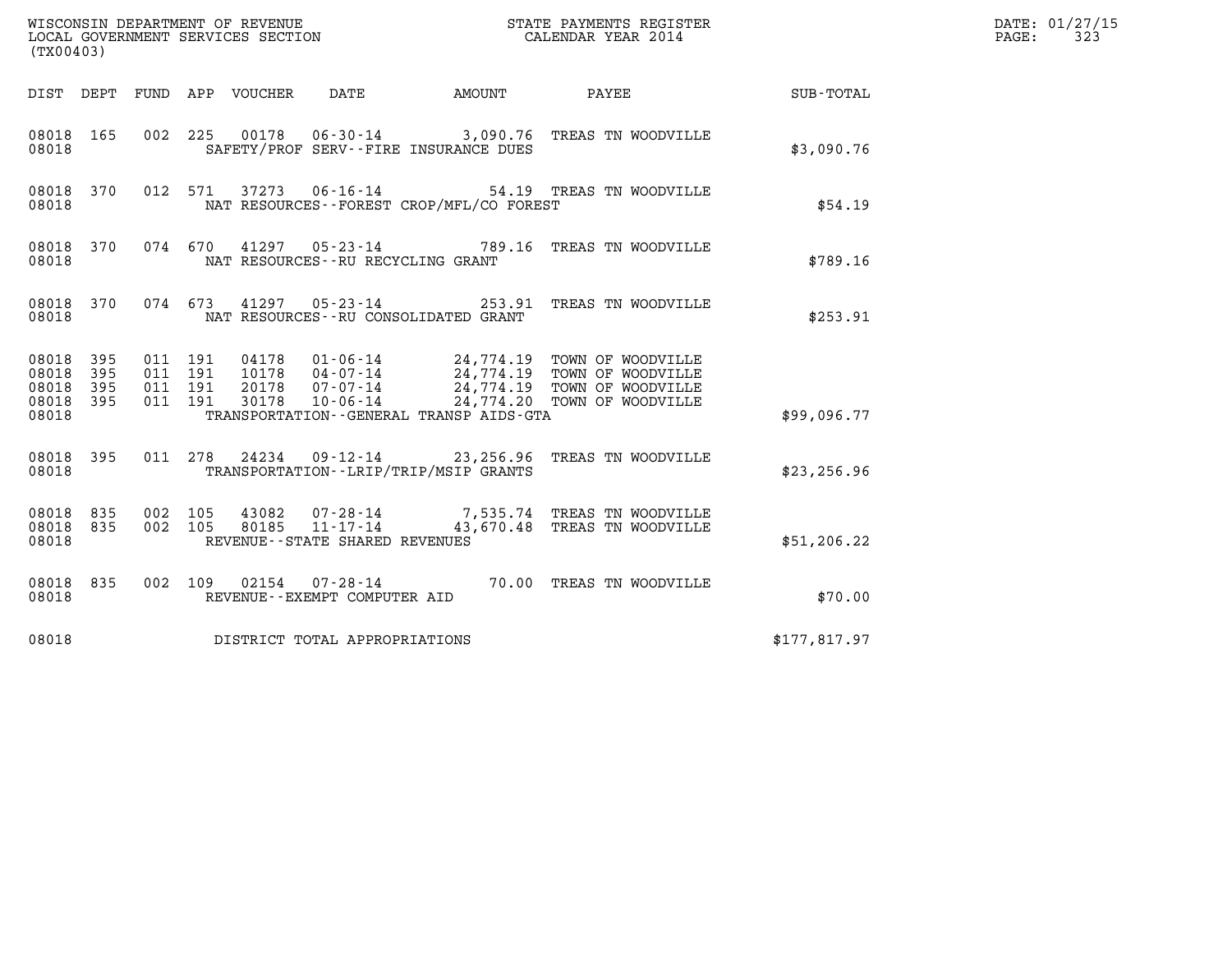| (TX00403)               |            |                    |         | WISCONSIN DEPARTMENT OF REVENUE<br>LOCAL GOVERNMENT SERVICES SECTION |                                       |        | STATE PAYMENTS REGISTER<br>CALENDAR YEAR 2014                                          | DATE: 01/27/15<br>$\mathtt{PAGE:}$<br>324 |  |
|-------------------------|------------|--------------------|---------|----------------------------------------------------------------------|---------------------------------------|--------|----------------------------------------------------------------------------------------|-------------------------------------------|--|
| DIST DEPT               |            | FUND               |         | APP VOUCHER                                                          | DATE                                  | AMOUNT | PAYEE                                                                                  | SUB-TOTAL                                 |  |
| 08131                   | 08131 165  |                    |         |                                                                      | SAFETY/PROF SERV--FIRE INSURANCE DUES |        | 002 225 00179 06-30-14 21,114.23 TREAS VIL HARRISON                                    | \$21, 114.23                              |  |
| 08131                   | 08131 370  | 074                | 670     |                                                                      | NAT RESOURCES--RU RECYCLING GRANT     |        | 41298  05-23-14  18,139.59  TREAS VIL HARRISON                                         | \$18, 139.59                              |  |
| 08131                   | 08131 370  |                    | 074 673 |                                                                      | NAT RESOURCES--RU CONSOLIDATED GRANT  |        | 41298  05-23-14  2,493.49 TREAS VIL HARRISON                                           | \$2,493.49                                |  |
| 08131<br>08131<br>08131 | 835<br>835 | 002 105<br>002 105 |         | 80186                                                                | REVENUE--STATE SHARED REVENUES        |        | 43083  07-28-14  4,823.56  TREAS VIL HARRISON<br>11-17-14 27,475.67 TREAS VIL HARRISON | \$32, 299.23                              |  |
| 08131<br>08131          | 835        |                    | 002 109 |                                                                      | REVENUE--EXEMPT COMPUTER AID          |        | 02155  07-28-14  316.00  TREAS VIL HARRISON                                            | \$316.00                                  |  |
| 08131                   |            |                    |         |                                                                      | DISTRICT TOTAL APPROPRIATIONS         |        |                                                                                        | \$74, 362.54                              |  |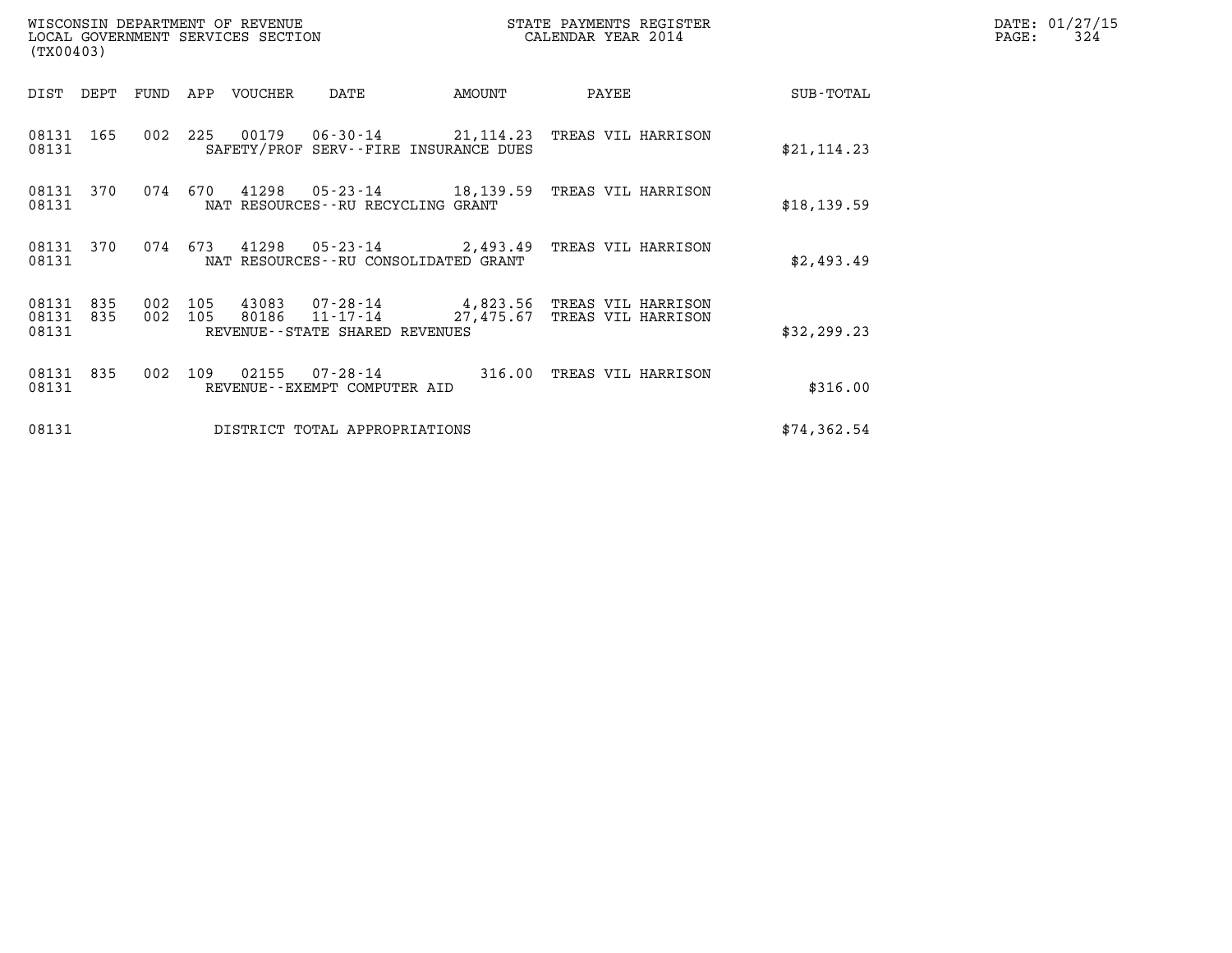| (TX00403)                                     |                     |                                          |         |                |                                                |                                              | WISCONSIN DEPARTMENT OF REVENUE<br>LOCAL GOVERNMENT SERVICES SECTION<br>CALENDAR YEAR 2014            |              | DATE: 01/27/15<br>PAGE:<br>325 |
|-----------------------------------------------|---------------------|------------------------------------------|---------|----------------|------------------------------------------------|----------------------------------------------|-------------------------------------------------------------------------------------------------------|--------------|--------------------------------|
|                                               |                     |                                          |         |                |                                                | DIST DEPT FUND APP VOUCHER DATE AMOUNT PAYEE |                                                                                                       | SUB-TOTAL    |                                |
| 08136 165<br>08136                            |                     |                                          |         |                |                                                | SAFETY/PROF SERV--FIRE INSURANCE DUES        | 002 225 00180 06-30-14 2,551.68 TREAS VIL HILBERT                                                     | \$2,551.68   |                                |
| 08136 370<br>08136                            |                     |                                          | 002 503 | 16417          |                                                | NAT RESOURCES--AIDS IN LIEU OF TAXES         | 01-30-14 182.31 TREAS VIL HILBERT<br>VIL SHARE 46.78                                                  | \$182.31     |                                |
| 08136                                         | 08136 370           |                                          |         |                | NAT RESOURCES - - RU RECYCLING GRANT           |                                              | 074 670 41299 05-23-14 8,024.61 TREAS VIL HILBERT                                                     | \$8,024.61   |                                |
| 08136 370<br>08136                            |                     |                                          |         |                |                                                | NAT RESOURCES -- RU CONSOLIDATED GRANT       | 074  673  41299  05-23-14  294.79  TREAS VIL HILBERT                                                  | \$294.79     |                                |
| 08136 395<br>08136<br>08136<br>08136<br>08136 | 395<br>395<br>- 395 | 011 191<br>011 191<br>011 191<br>011 191 |         | 04179<br>10179 | $04 - 07 - 14$                                 | TRANSPORTATION - - GENERAL TRANSP AIDS - GTA | 01-06-14 12,958.77 VILLAGE OF HILBERT<br>12,958.77 VILLAGE OF HILBERT<br>12,958.77 VILLAGE OF HILBERT | \$51,835.10  |                                |
| 08136<br>08136 835<br>08136                   | 835                 | 002 105<br>002 105                       |         |                | REVENUE - - STATE SHARED REVENUES              |                                              | 43084  07-28-14  65,230.74  TREAS VIL HILBERT<br>80187  11-17-14  334,539.73  TREAS VIL HILBERT       | \$399,770.47 |                                |
| 08136 835<br>08136<br>08136                   | 835                 | 002 109<br>002 109                       |         | 02156<br>05031 | $07 - 28 - 14$<br>REVENUE--EXEMPT COMPUTER AID |                                              | 07-28-14 889.00 TREAS VIL HILBERT<br>547.00 TREAS VIL HILBERT                                         | \$1,436.00   |                                |
| 08136 835<br>08136                            |                     |                                          |         |                | REVENUE--LOTTERY CREDIT -                      |                                              | 021 363 35986 03-24-14 3,899.52 TREAS VIL HILBERT                                                     | \$3,899.52   |                                |
| 08136                                         |                     |                                          |         |                | DISTRICT TOTAL APPROPRIATIONS                  |                                              |                                                                                                       | \$467,994.48 |                                |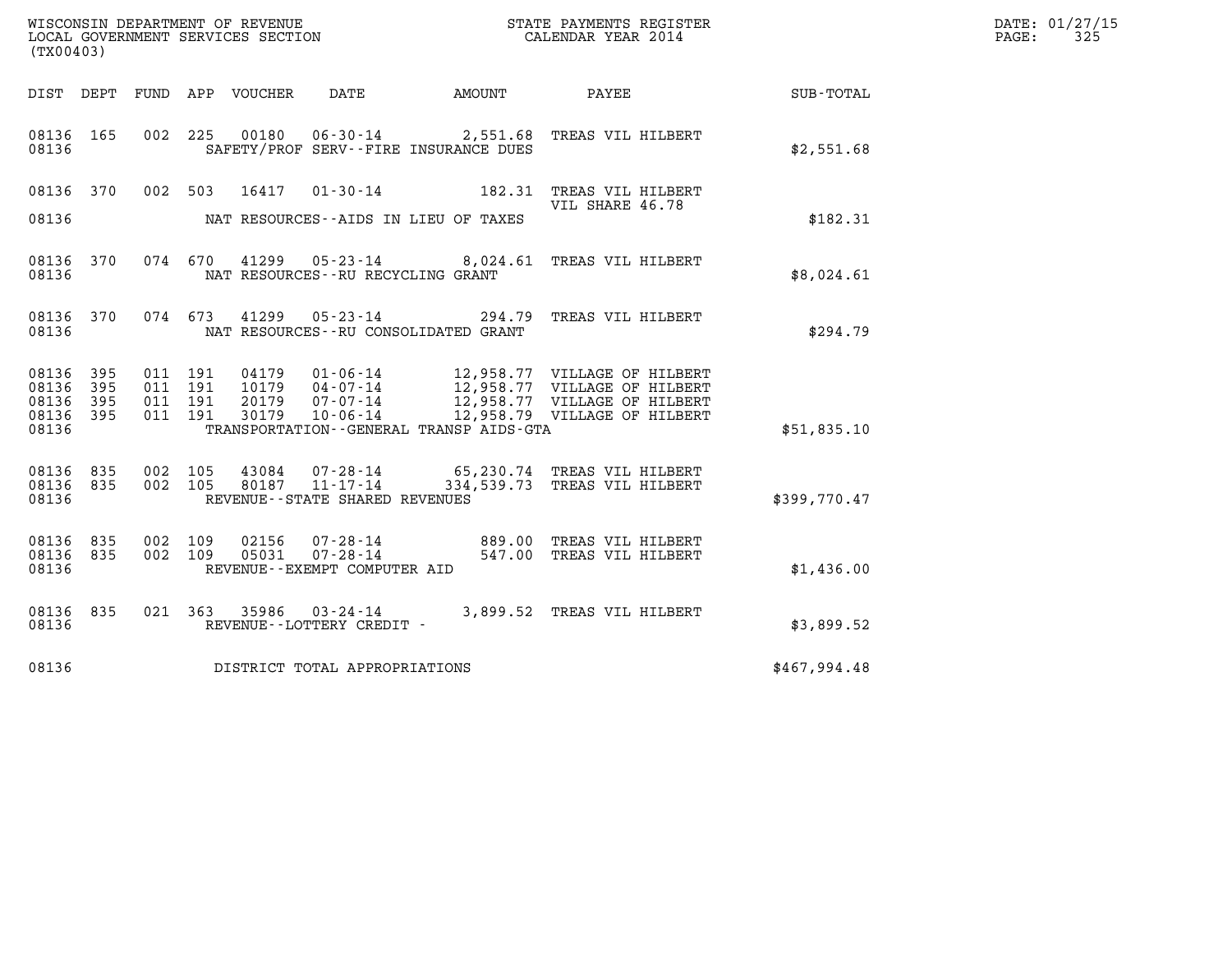| (TX00403)                                             |     |                                          |         |                                  |                                                     |                                              |                                                                                                                                                  |             | DATE: 01/27/15<br>$\mathtt{PAGE:}$<br>326 |
|-------------------------------------------------------|-----|------------------------------------------|---------|----------------------------------|-----------------------------------------------------|----------------------------------------------|--------------------------------------------------------------------------------------------------------------------------------------------------|-------------|-------------------------------------------|
|                                                       |     |                                          |         |                                  |                                                     |                                              |                                                                                                                                                  |             |                                           |
| 08160 165<br>08160                                    |     |                                          |         |                                  |                                                     | SAFETY/PROF SERV--FIRE INSURANCE DUES        | 002 225 00181 06-30-14 610.97 TREAS VIL POTTER                                                                                                   | \$610.97    |                                           |
| 08160 370<br>08160                                    |     |                                          | 002 503 | 16418                            |                                                     | NAT RESOURCES--AIDS IN LIEU OF TAXES         | 01-30-14 28.85 TREAS VIL POTTER<br>TOWN SHARE 3.72                                                                                               | \$28.85     |                                           |
| 08160 370<br>08160 370<br>08160                       |     | 012 579<br>012 579                       |         | 19143<br>19143                   |                                                     | NAT RESOURCES -- AIDS IN LIEU OF TAXES       | 04-16-14 76 TREAS VIL POTTER<br>04-16-14 7.60 TREAS VIL POTTER                                                                                   | \$8.36      |                                           |
| 08160 370<br>08160                                    |     |                                          |         | 074 670 41300                    | $05 - 23 - 14$<br>NAT RESOURCES--RU RECYCLING GRANT |                                              | 946.83 TREAS VIL POTTER                                                                                                                          | \$946.83    |                                           |
| 08160 370<br>08160                                    |     |                                          | 074 673 | 41300                            |                                                     | NAT RESOURCES--RU CONSOLIDATED GRANT         | 05-23-14 64.84 TREAS VIL POTTER                                                                                                                  | \$64.84     |                                           |
| 08160 395<br>08160 395<br>08160<br>08160 395<br>08160 | 395 | 011 191<br>011 191<br>011 191<br>011 191 |         | 04180<br>10180<br>20180<br>30180 |                                                     | TRANSPORTATION - - GENERAL TRANSP AIDS - GTA | 01-06-14 659.83 VILLAGE OF POTTER<br>04-07-14 659.83 VILLAGE OF POTTER<br>07-07-14 659.83 VILLAGE OF POTTER<br>10-06-14 659.85 VILLAGE OF POTTER | \$2,639.34  |                                           |
| 08160 835<br>08160 835<br>08160                       |     | 002 105<br>002 105                       |         | 43085<br>80188                   | $11 - 17 - 14$<br>REVENUE--STATE SHARED REVENUES    |                                              | 07-28-14 6,500.71 TREAS VIL POTTER<br>36,837.34 TREAS VIL POTTER                                                                                 | \$43,338.05 |                                           |
| 08160 835<br>08160                                    |     |                                          | 002 109 |                                  | REVENUE--EXEMPT COMPUTER AID                        |                                              | 02157  07-28-14  45.00 TREAS VIL POTTER                                                                                                          | \$45.00     |                                           |
| 08160                                                 |     |                                          |         |                                  | DISTRICT TOTAL APPROPRIATIONS                       |                                              |                                                                                                                                                  | \$47,682.24 |                                           |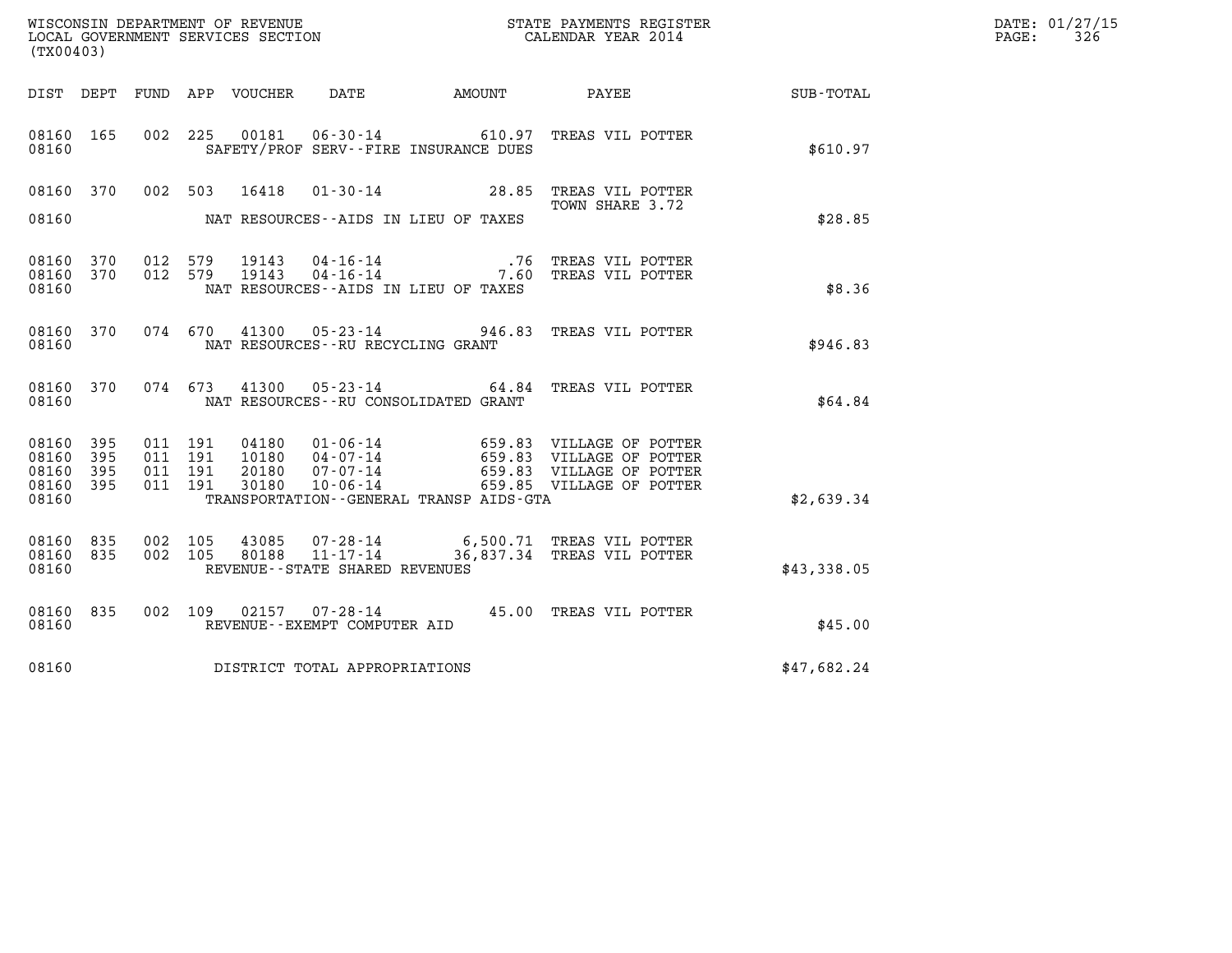| WISCONSIN DEPARTMENT OF REVENUE   | STATE PAYMENTS REGISTER | DATE: 01/27/15 |
|-----------------------------------|-------------------------|----------------|
| LOCAL GOVERNMENT SERVICES SECTION | CALENDAR YEAR 2014      | PAGE:          |

| WISCONSIN DEPARTMENT OF REVENUE<br>LOCAL GOVERNMENT SERVICES SECTION<br>(TX00403) |                   |  |                                                          |                                                                  |                                                                                                                                                                                                                                     | STATE PAYMENTS REGISTER<br>CALENDAR YEAR 2014                                                                                                                                                                                             |              | DATE: 01/27/15<br>327<br>PAGE: |
|-----------------------------------------------------------------------------------|-------------------|--|----------------------------------------------------------|------------------------------------------------------------------|-------------------------------------------------------------------------------------------------------------------------------------------------------------------------------------------------------------------------------------|-------------------------------------------------------------------------------------------------------------------------------------------------------------------------------------------------------------------------------------------|--------------|--------------------------------|
|                                                                                   |                   |  | DIST DEPT FUND APP VOUCHER                               |                                                                  | DATE AMOUNT                                                                                                                                                                                                                         | <b>PAYEE</b>                                                                                                                                                                                                                              | SUB-TOTAL    |                                |
| 08179<br>08179                                                                    | 165               |  | 002 225<br>00182                                         |                                                                  | SAFETY/PROF SERV--FIRE INSURANCE DUES                                                                                                                                                                                               | 06-30-14 10,206.71 TREAS VIL SHERWOOD                                                                                                                                                                                                     | \$10, 206.71 |                                |
| 08179<br>08179<br>08179<br>08179                                                  | 370<br>370<br>370 |  | 012 579<br>19144<br>012 579<br>19144<br>012 579<br>19144 |                                                                  | $\begin{array}{cccc} 04\texttt{-}16\texttt{-}14 & & & 129\texttt{-}18 \\ 04\texttt{-}16\texttt{-}14 & & & 174\texttt{-}92 \\ 04\texttt{-}16\texttt{-}14 & & & 14\texttt{-}36 \end{array}$<br>NAT RESOURCES -- AIDS IN LIEU OF TAXES | TREAS VIL SHERWOOD<br>TREAS VIL SHERWOOD<br>TREAS VIL SHERWOOD                                                                                                                                                                            | \$318.46     |                                |
| 08179<br>08179                                                                    | 370               |  | 074 670<br>41301                                         | NAT RESOURCES - - RU RECYCLING GRANT                             | $05 - 23 - 14$ 6,978.83                                                                                                                                                                                                             | TREAS VIL SHERWOOD                                                                                                                                                                                                                        | \$6,978.83   |                                |
| 08179<br>08179                                                                    | 370               |  | 074 673                                                  | 41301                                                            | $05 - 23 - 14$ 719.53<br>NAT RESOURCES - - RU CONSOLIDATED GRANT                                                                                                                                                                    | TREAS VIL SHERWOOD                                                                                                                                                                                                                        | \$719.53     |                                |
| 08179<br>08179<br>08179                                                           | 370<br>370        |  | 095 512<br>01420<br>095 512<br>01991                     | 12-26-14<br>$03 - 21 - 14$<br>NAT RESOURCES - - STEWARDSHIP 2000 | 71,500.00                                                                                                                                                                                                                           | 71,500.00 TREAS VIL SHERWOOD<br>TREAS VIL SHERWOOD                                                                                                                                                                                        | \$143,000.00 |                                |
| 08179<br>08179<br>08179<br>08179 395<br>08179                                     | 395<br>395<br>395 |  | 011 191<br>011 191<br>011 191<br>011 191<br>30181        | 10-06-14                                                         | TRANSPORTATION--GENERAL TRANSP AIDS-GTA                                                                                                                                                                                             | 04181  01-06-14  27,462.78  VILLAGE OF SHERWOOD<br>10181  04-07-14  27,462.78  VILLAGE OF SHERWOOD<br>20181  07-07-14  27,462.78  VILLAGE OF SHERWOOD<br>30181  10-06-14  27,462.80  VILLAGE OF SHERWOOD<br>27,462.80 VILLAGE OF SHERWOOD | \$109,851.14 |                                |
| 08179<br>08179<br>08179                                                           | 835<br>835        |  | 002 105<br>43086<br>002 105<br>80189                     | REVENUE - - STATE SHARED REVENUES                                |                                                                                                                                                                                                                                     | 07-28-14 2,132.57 TREAS VIL SHERWOOD 11-17-14 12,084.54 TREAS VIL SHERWOOD                                                                                                                                                                | \$14, 217.11 |                                |
| 08179<br>08179<br>08179                                                           | 835<br>835        |  | 002 109<br>02158<br>002 109<br>05032                     | REVENUE--EXEMPT COMPUTER AID                                     |                                                                                                                                                                                                                                     | 07-28-14 197.00 TREAS VIL SHERWOOD 07-28-14 482.00 TREAS VIL SHERWOOD                                                                                                                                                                     | \$679.00     |                                |
| 08179<br>08179                                                                    | 835               |  | 002 501 00001                                            |                                                                  | DOA-PAYMENT FOR MUNICIPAL SERVICES AID                                                                                                                                                                                              | 02-03-14 1,555.58 TREAS VIL SHERWOOD                                                                                                                                                                                                      | \$1,555.58   |                                |
| 08179                                                                             |                   |  |                                                          | DISTRICT TOTAL APPROPRIATIONS                                    |                                                                                                                                                                                                                                     |                                                                                                                                                                                                                                           | \$287,526.36 |                                |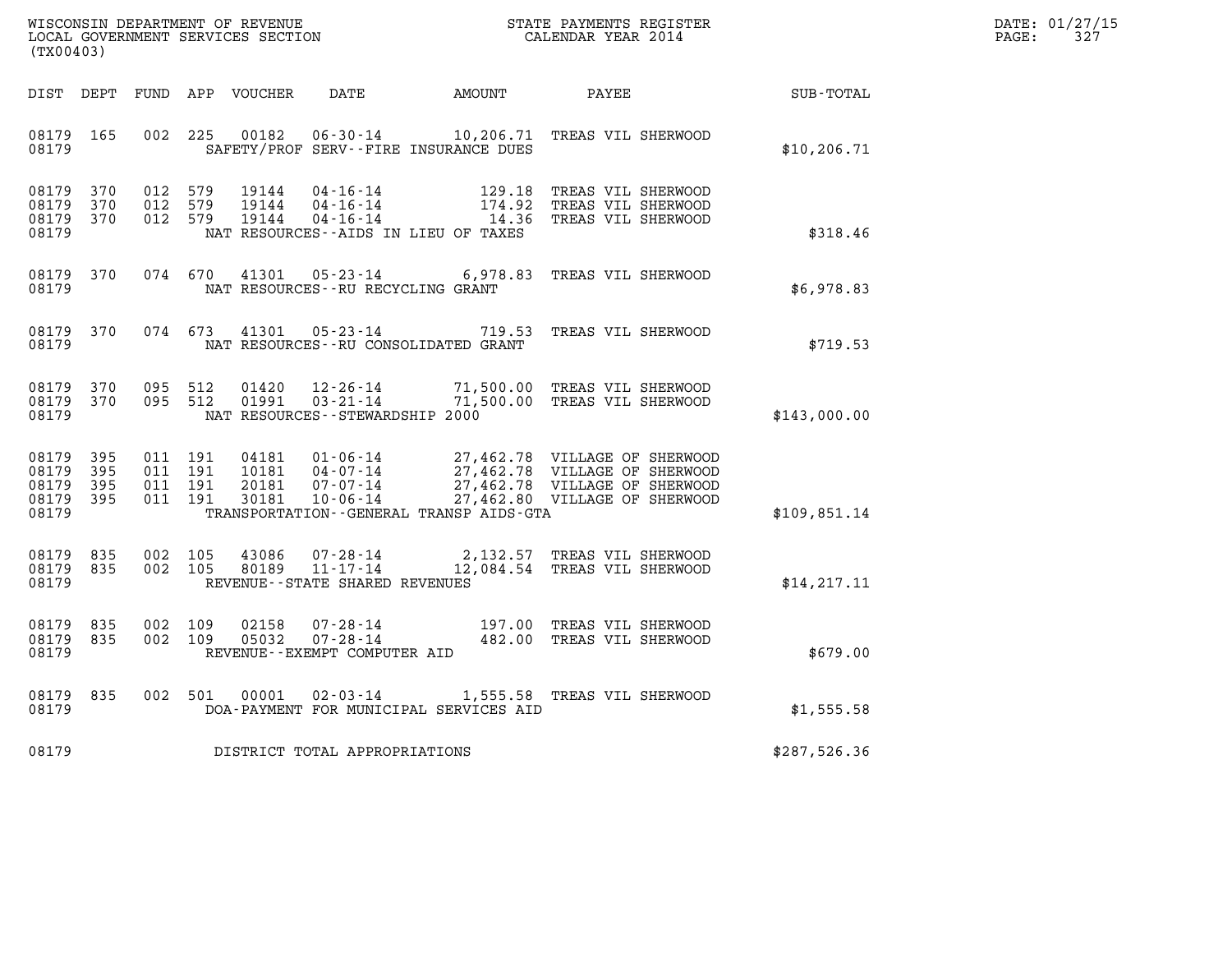| (TX00403)                                                    |                                                                                                |                                                                            |             | DATE: 01/27/15<br>PAGE:<br>328 |
|--------------------------------------------------------------|------------------------------------------------------------------------------------------------|----------------------------------------------------------------------------|-------------|--------------------------------|
|                                                              |                                                                                                |                                                                            |             |                                |
| 08181 165<br>08181                                           | 002 225 00183 06-30-14 2,174.32 TREAS VIL STOCKBRIDGE<br>SAFETY/PROF SERV--FIRE INSURANCE DUES |                                                                            | \$2,174.32  |                                |
| 08181 370<br>08181                                           | 002 503<br>16419<br>NAT RESOURCES--AIDS IN LIEU OF TAXES                                       | 01-30-14 14,092.17 TREAS VIL STOCKBRIDGE<br>TOWN SHARE 2305.94             | \$14,092.17 |                                |
| 08181 370<br>08181 370<br>08181                              | 012 579<br>19145<br>012 579<br>19145<br>NAT RESOURCES -- AIDS IN LIEU OF TAXES                 | 04-16-14 74 TREAS VIL STOCKBRIDGE<br>04-16-14 7.40 TREAS VIL STOCKBRIDGE   | \$8.14      |                                |
| 08181 370<br>08181                                           | 074 670 41302 05-23-14 2,245.46 TREAS VIL STOCKBRIDGE<br>NAT RESOURCES - - RU RECYCLING GRANT  |                                                                            | \$2,245.46  |                                |
| 08181 370<br>08181                                           | 074 673<br>41302<br>NAT RESOURCES - - RU CONSOLIDATED GRANT                                    | 05-23-14 163.54 TREAS VIL STOCKBRIDGE                                      | \$163.54    |                                |
| 08181 395<br>08181 395<br>08181<br>395<br>08181 395<br>08181 | 011 191<br>011 191<br>011 191<br>011 191<br>TRANSPORTATION - - GENERAL TRANSP AIDS - GTA       |                                                                            | \$17,591.21 |                                |
| 08181 835<br>08181 835<br>08181                              | 002 105<br>43087<br>002 105<br>11-17-14<br>80190<br>REVENUE - - STATE SHARED REVENUES          | 07-28-14 5,345.78 TREAS VIL STOCKBRIDGE<br>30,292.73 TREAS VIL STOCKBRIDGE | \$35,638.51 |                                |
| 08181 835<br>08181                                           | 002 109<br>02159  07-28-14  163.00 TREAS VIL STOCKBRIDGE<br>REVENUE--EXEMPT COMPUTER AID       |                                                                            | \$163.00    |                                |
| 08181                                                        | DISTRICT TOTAL APPROPRIATIONS                                                                  |                                                                            | \$72,076.35 |                                |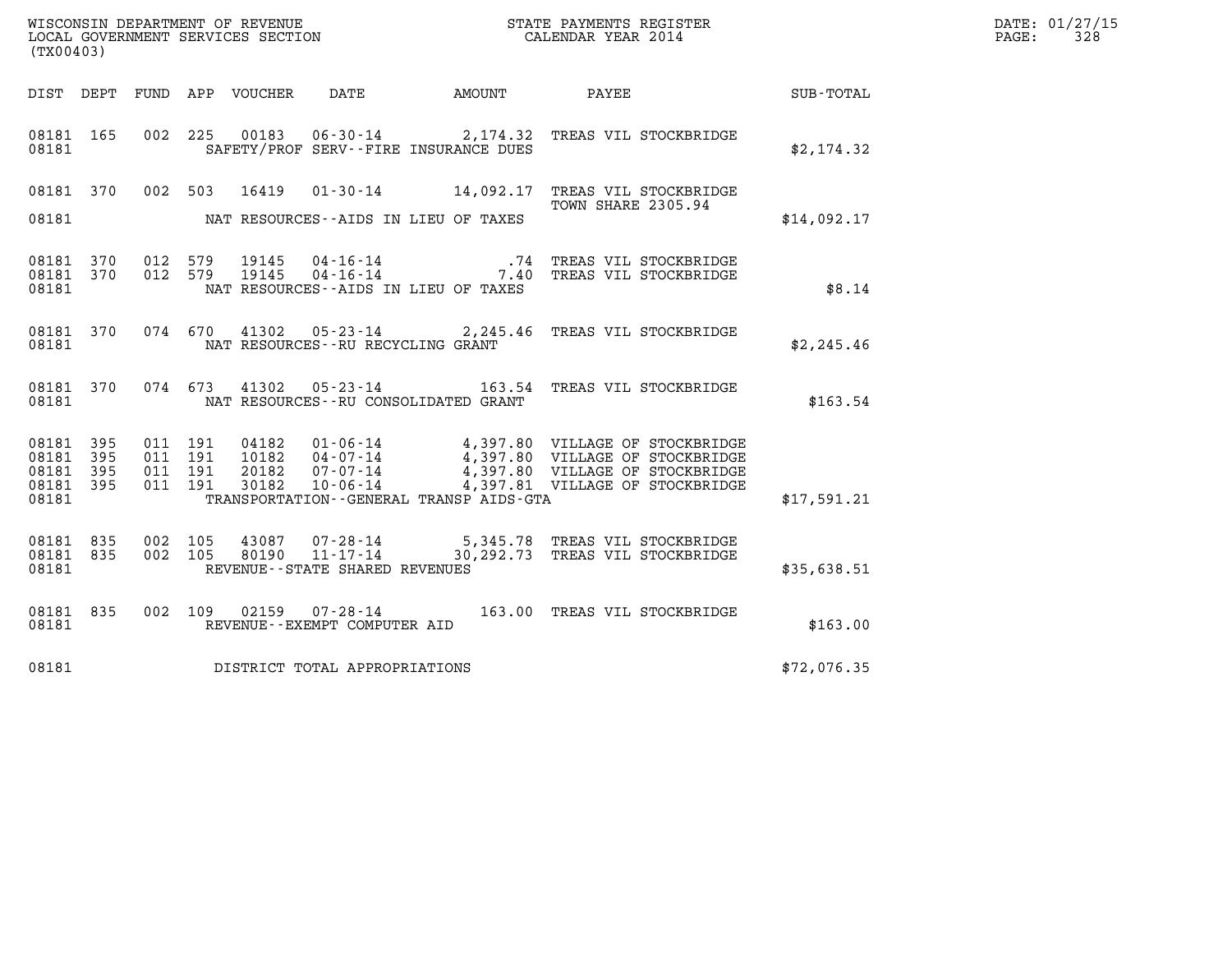| WISCONSIN DEPARTMENT OF REVENUE<br>LOCAL GOVERNMENT SERVICES SECTION<br>(TX00403) |                          |                                          |         |                                  |                                                              | STATE PAYMENTS REGISTER<br>CALENDAR YEAR 2014                    |                                                                                                                      |              | DATE: 01/27/15<br>$\mathtt{PAGE}$ :<br>329 |
|-----------------------------------------------------------------------------------|--------------------------|------------------------------------------|---------|----------------------------------|--------------------------------------------------------------|------------------------------------------------------------------|----------------------------------------------------------------------------------------------------------------------|--------------|--------------------------------------------|
| DIST DEPT                                                                         |                          |                                          |         | FUND APP VOUCHER                 | DATE                                                         | AMOUNT                                                           | PAYEE                                                                                                                | SUB-TOTAL    |                                            |
| 08206 165<br>08206                                                                |                          | 002                                      | 225     | 00184                            |                                                              | $06 - 30 - 14$ 8,625.39<br>SAFETY/PROF SERV--FIRE INSURANCE DUES | TREAS CITY BRILLION                                                                                                  | \$8,625.39   |                                            |
| 08206 370<br>08206                                                                |                          |                                          | 074 670 | 41303                            | 05-23-14<br>NAT RESOURCES - - RU RECYCLING GRANT             | 10,485.69                                                        | TREAS CITY BRILLION                                                                                                  | \$10,485.69  |                                            |
| 08206 370<br>08206                                                                |                          | 074 673                                  |         | 41303                            | 05-23-14                                                     | NAT RESOURCES--RU CONSOLIDATED GRANT                             | 829.95 TREAS CITY BRILLION                                                                                           | \$829.95     |                                            |
| 08206<br>08206<br>08206<br>08206<br>08206                                         | 395<br>395<br>395<br>395 | 011 162<br>011 162<br>011 162            | 011 162 | 06006<br>12006<br>22006<br>32006 | $01 - 06 - 14$<br>04-07-14<br>07-07-14<br>10-06-14           | TRANSPORTATION - - CONNECTING HIGHWAY AIDS                       | 3,482.27 CITY OF BRILLION<br>3,482.27 CITY OF BRILLION<br>3,482.27 CITY OF BRILLION<br>3,482.27 CITY OF BRILLION     | \$13,929.08  |                                            |
| 08206<br>08206<br>08206<br>08206<br>08206                                         | 395<br>395<br>395<br>395 | 011 191<br>011 191<br>011 191<br>011 191 |         | 04183<br>10183<br>20183<br>30183 | 01-06-14<br>$04 - 07 - 14$<br>07-07-14<br>10-06-14           | TRANSPORTATION--GENERAL TRANSP AIDS-GTA                          | 47,370.89 CITY OF BRILLION<br>47,370.89 CITY OF BRILLION<br>47,370.89 CITY OF BRILLION<br>47,370.92 CITY OF BRILLION | \$189,483.59 |                                            |
| 08206 455<br>08206                                                                |                          |                                          | 002 231 | 01175                            | 02-11-14<br>JUSTICE - - LAW ENFORCEMENT TRAINING             |                                                                  | 1,280.00 TREAS CITY BRILLION                                                                                         | \$1,280.00   |                                            |
| 08206<br>08206<br>08206                                                           | 835<br>835               | 002 105<br>002 105                       |         | 43088<br>80191                   | 07-28-14<br>$11 - 17 - 14$<br>REVENUE--STATE SHARED REVENUES |                                                                  | 115,138.70 TREAS CITY BRILLION<br>500,704.36 TREAS CITY BRILLION                                                     | \$615,843.06 |                                            |
| 08206 835<br>08206<br>08206                                                       | 835                      | 002 109<br>002 109                       |         | 02161<br>05034                   | 07-28-14<br>$07 - 28 - 14$<br>REVENUE--EXEMPT COMPUTER AID   |                                                                  | 42,542.00 TREAS CITY BRILLION<br>33,901.00 TREAS CITY BRILLION                                                       | \$76,443.00  |                                            |
| 08206 835<br>08206                                                                |                          |                                          | 021 363 | 35988                            | 03-24-14<br>REVENUE--LOTTERY CREDIT -                        |                                                                  | 3,104.31 TREAS CITY BRILLION                                                                                         | \$3,104.31   |                                            |
| 08206                                                                             |                          |                                          |         |                                  | DISTRICT TOTAL APPROPRIATIONS                                |                                                                  |                                                                                                                      | \$920,024.07 |                                            |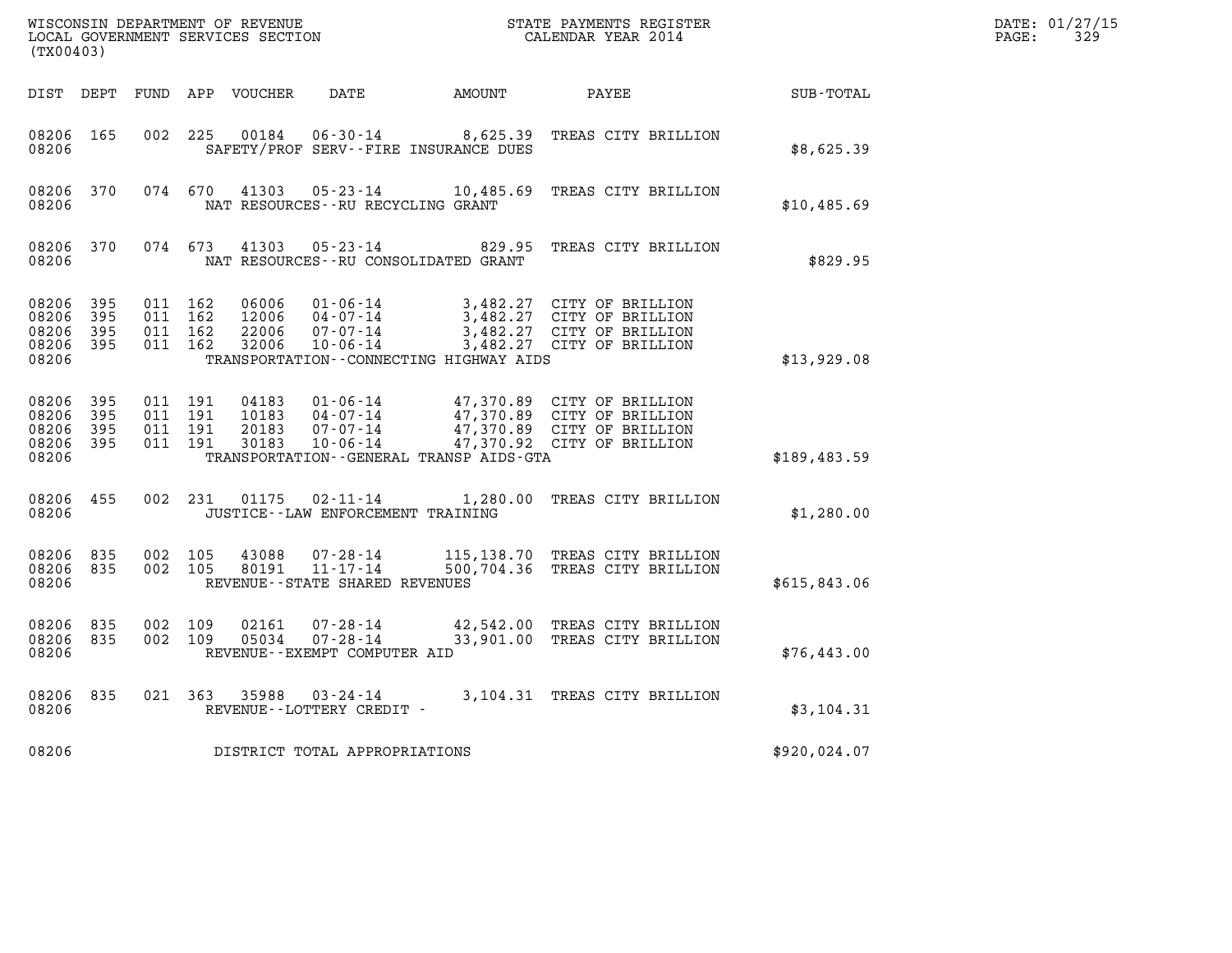| WISCONSIN DEPARTMENT OF REVENUE<br>LOCAL GOVERNMENT SERVICES SECTION<br>(TX00403) |              |                                          |                    |                                  |                                                                                                     |        | STATE PAYMENTS REGISTER<br>CALENDAR YEAR 2014                                                                    |               | DATE: 01/27/15<br>$\mathtt{PAGE}$ :<br>330 |
|-----------------------------------------------------------------------------------|--------------|------------------------------------------|--------------------|----------------------------------|-----------------------------------------------------------------------------------------------------|--------|------------------------------------------------------------------------------------------------------------------|---------------|--------------------------------------------|
| DIST DEPT                                                                         |              |                                          |                    | FUND APP VOUCHER                 | DATE                                                                                                | AMOUNT | PAYEE                                                                                                            | SUB-TOTAL     |                                            |
| 08211 165<br>08211                                                                |              | 002 225                                  |                    | 00185                            | SAFETY/PROF SERV--FIRE INSURANCE DUES                                                               |        | 06-30-14 10,925.49 TREAS CITY CHILTON                                                                            | \$10,925.49   |                                            |
| 08211 370<br>08211                                                                |              |                                          | 074 670            | 41304                            | 05-23-14<br>NAT RESOURCES - - RU RECYCLING GRANT                                                    |        | 22,840.33 TREAS CITY CHILTON                                                                                     | \$22,840.33   |                                            |
| 08211 370<br>08211                                                                |              | 074 673                                  |                    | 41304                            | $05 - 23 - 14$<br>NAT RESOURCES - - RU CONSOLIDATED GRANT                                           |        | 1,020.83 TREAS CITY CHILTON                                                                                      | \$1,020.83    |                                            |
| 08211 395<br>08211<br>08211<br>08211 395<br>08211                                 | 395<br>395   | 011 162<br>011 162<br>011 162<br>011 162 |                    | 06007<br>12007<br>22007<br>32007 | 01-06-14<br>04-07-14<br>04-07-14<br>07-07-14<br>10-06-14<br>TRANSPORTATION--CONNECTING HIGHWAY AIDS |        | 13,826.19 CITY OF CHILTON<br>13,826.19 CITY OF CHILTON<br>13,826.19 CITY OF CHILTON<br>13,826.19 CITY OF CHILTON | \$55,304.76   |                                            |
| 08211 395<br>08211                                                                |              |                                          | 011 185            | 09938                            | 04-21-14<br>TRANSPORTATION - - HIGHWAY SAFETY - FEDERAL                                             |        | 3,999.00 TREAS CITY CHILTON                                                                                      | \$3,999.00    |                                            |
| 08211 395<br>08211<br>08211<br>08211 395<br>08211                                 | - 395<br>395 | 011 191<br>011 191<br>011 191            | 011 191            | 04184<br>10184<br>20184<br>30184 | 01-06-14<br>04-07-14<br>$07 - 07 - 14$<br>$10 - 06 - 14$<br>TRANSPORTATION--GENERAL TRANSP AIDS-GTA |        | 39,602.49 CITY OF CHILTON<br>39,602.49 CITY OF CHILTON<br>39,602.49 CITY OF CHILTON<br>39,602.50 CITY OF CHILTON | \$158,409.97  |                                            |
| 08211 455<br>08211                                                                |              |                                          | 002 231            | 01291                            | 02-18-14<br>JUSTICE - - LAW ENFORCEMENT TRAINING                                                    |        | 1,120.00 TREAS CITY CHILTON                                                                                      | \$1,120.00    |                                            |
| 08211 835<br>08211 835<br>08211                                                   |              |                                          | 002 105<br>002 105 | 43089<br>80192                   | 07-28-14<br>$11 - 17 - 14$<br>REVENUE - - STATE SHARED REVENUES                                     |        | 89,956.50 TREAS CITY CHILTON<br>423,322.56 TREAS CITY CHILTON                                                    | \$513, 279.06 |                                            |
| 08211 835<br>08211 835<br>08211                                                   |              | 002 109<br>002 109                       |                    | 02162<br>05035                   | $07 - 28 - 14$<br>$07 - 28 - 14$<br>REVENUE - - EXEMPT COMPUTER AID                                 |        | 6,065.00 TREAS CITY CHILTON<br>1,604.00 TREAS CITY CHILTON                                                       | \$7,669.00    |                                            |
| 08211                                                                             |              |                                          |                    |                                  | DISTRICT TOTAL APPROPRIATIONS                                                                       |        |                                                                                                                  | \$774,568.44  |                                            |